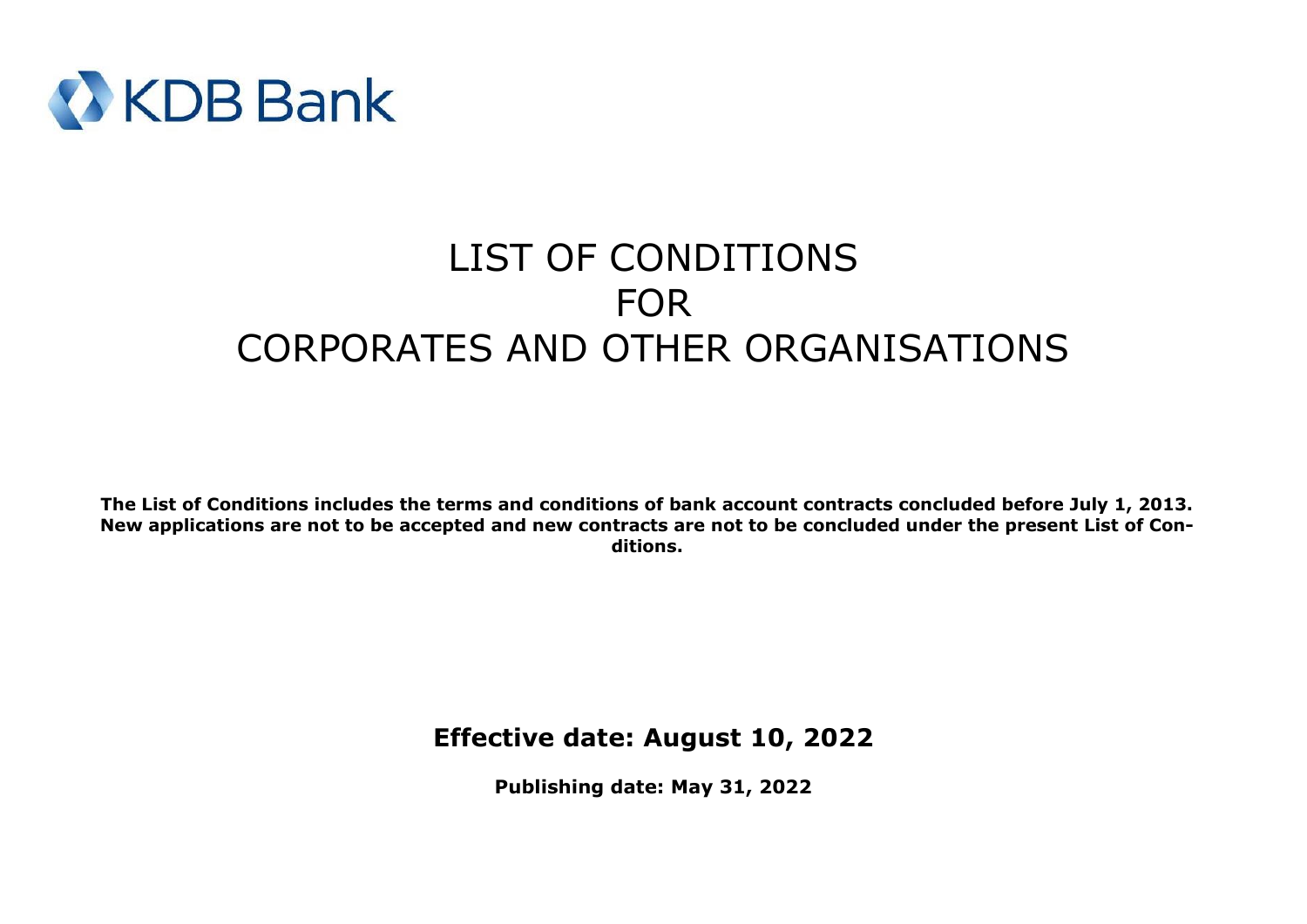# **Contents**

| $I_{\cdot}$ |  |
|-------------|--|
| II.         |  |
| III.        |  |
| IV.         |  |
| V.          |  |
| VI.         |  |
|             |  |
|             |  |
| VII.        |  |
| VIII.       |  |
| IX.         |  |
| X.          |  |
|             |  |
|             |  |
| XI.         |  |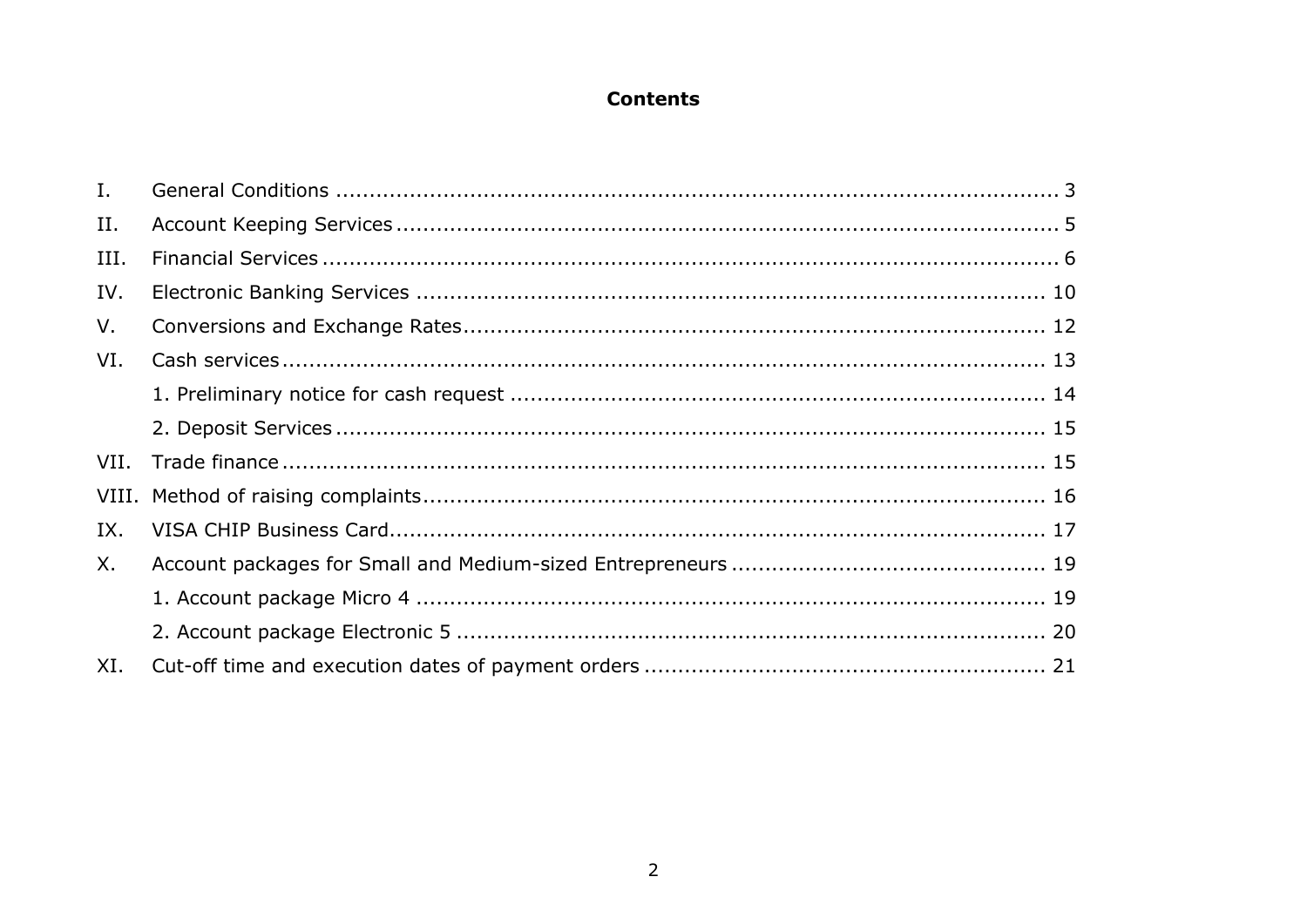# <span id="page-2-0"></span>**I. General Conditions**

- 1. The present List of Conditions is applicable together with the prevailing General Terms and Conditions and Business Regulations concerning payment accounts, payment services and deposits.
- 2. The following announcements are valid only together with the present List of Conditions, constitutes inseparable part of that: o Announcement on customer identification rules,
	- o Announcement on international payment orders.

In case of any discrepancy between the present List of Conditions and the relevant Announcement, the relevant Announcement shall govern. The above Announcements are also available on the Bank's official homepage: [www.kdbbank.eu.](http://www.kdbbank.eu/)

- 3. The Bank accepts orders only in accordance with the Contract, particularly in accordance with the KDB Bank Europe Ltd's Business Terms relating to financial- and auxiliary financial services, the General Terms and Conditions and the given service related Business Regulation/General Terms and Conditions.
- 4. Transactions not included in the present list are handled on the basis of separate agreement by the Bank.
- 5. Out–of-pocket expenses, postage, cable, telephone, telex and SWIFT charges, etc., incurred, as well as the commission and charges duly claimed by our correspondents, will be debited to the customer's account.
- 6. To open account, it is required to complete a Payment Account Contract and signature card, which has to be signed by both the Client and the Bank. Further necessary documents:
- For companies and organizations, entrepreneurs registered in Hungary:
	- o deed of foundation in case of companies and organizations (Deed of Foundation, Articles of Association or Fundamental Rule)
	- o Documents of companies certified by the stamp (e-stamp) of Court of Registration (Declaration or Application for registration of changes) / Certificate on registration or Certificate on application for registration of other organizations or entrepreneurs
	- o Document certifying tax number and Statistic Number (Company Extract issued by Court of Registration/ NAV data sheet)
	- o Company's or other organization's Extract or Extract on data regarding registration in court issued within 30 days
	- o Authorised signature certified by a Notary Public
- For lawyers, notaries, executors:
	- o Lawyer /notary / executor card
	- o Identity and address card
	- o Copy of Tax sheet
- For lawyer-/ notary-/executor office:
	- o Deed of foundation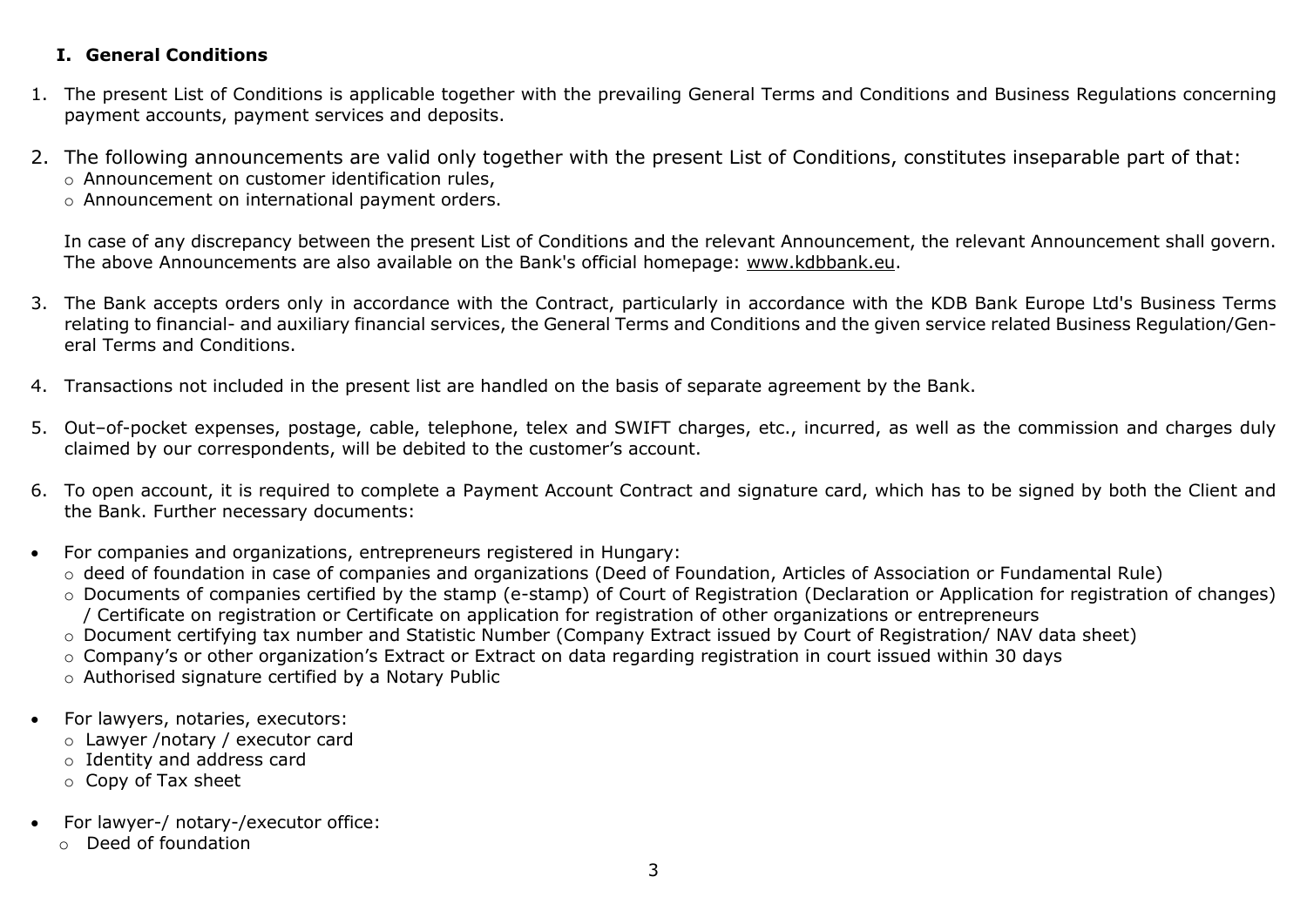- o Certification on the registration in the list of lawyers/ notaries/ executors issued by the regional chamber of lawyers/ notaries/ executors
- o Resolution on delegation
- o Certification by Tax Office
- o Identity card
- For apartment houses:
	- o Deed of foundation
	- o Organization and Operation Policy
	- o Specimen signature of the Representative certified by a Notary Public
	- o Deed of Title
	- o Certification by Tax Office
	- o The latest effective Minutes of General Assembly on election of Representative and payment account
- For companies and organizations with foreign residence:
	- o deed of foundation, articles of association
	- o certification issued within 30 days on the related official registration in accordance with the state legislation of the registered seat in case of the company or the other organization was founded within 30 days
	- o Company's (or other organization's) Extract or Extract on data regarding registration or other official certificate, document issued within 30 days which justifies that the company (organization) is listed in the (company) registration in case of company (organization) founded earlier
	- o document certifying the representing right of the legal representative of the organization, the company registration number (other identifier), the registered seat, the personal data of the owner in case the (company) certification issued by the authority does not include them
	- $\circ$  authorization authenticated by a notary in case a proxy operates, and the copy of passport authenticated by the authorizing representative notary
	- $\circ$  the above listed documents of that company (organization) which is the legal representative (the representative is not a natural person)

The Bank takes in documents only with apostille (including certifications issued by/authenticated by notary) or verification by the Hungarian embassy operating in that country.

Only English-language documents shall be adopted by the Bank among foreign-language documents. In all the other cases the authentic Hungarian translation shall be presented besides the foreign-language documents (The Bank shall only accept the translations by OFFI).

- 7. In special cases the Bank can ask further documents besides the above mentioned.
- 8. If the currency of fee and the account of withdrawal are different, conversion is executed on official NBH foreign exchange rate.
- 9. All fees and charges are stipulated in the present List of Conditions in gross value.

10. In case of any discrepancy between the English and the Hungarian version of List of Conditions, the Hungarian version shall govern.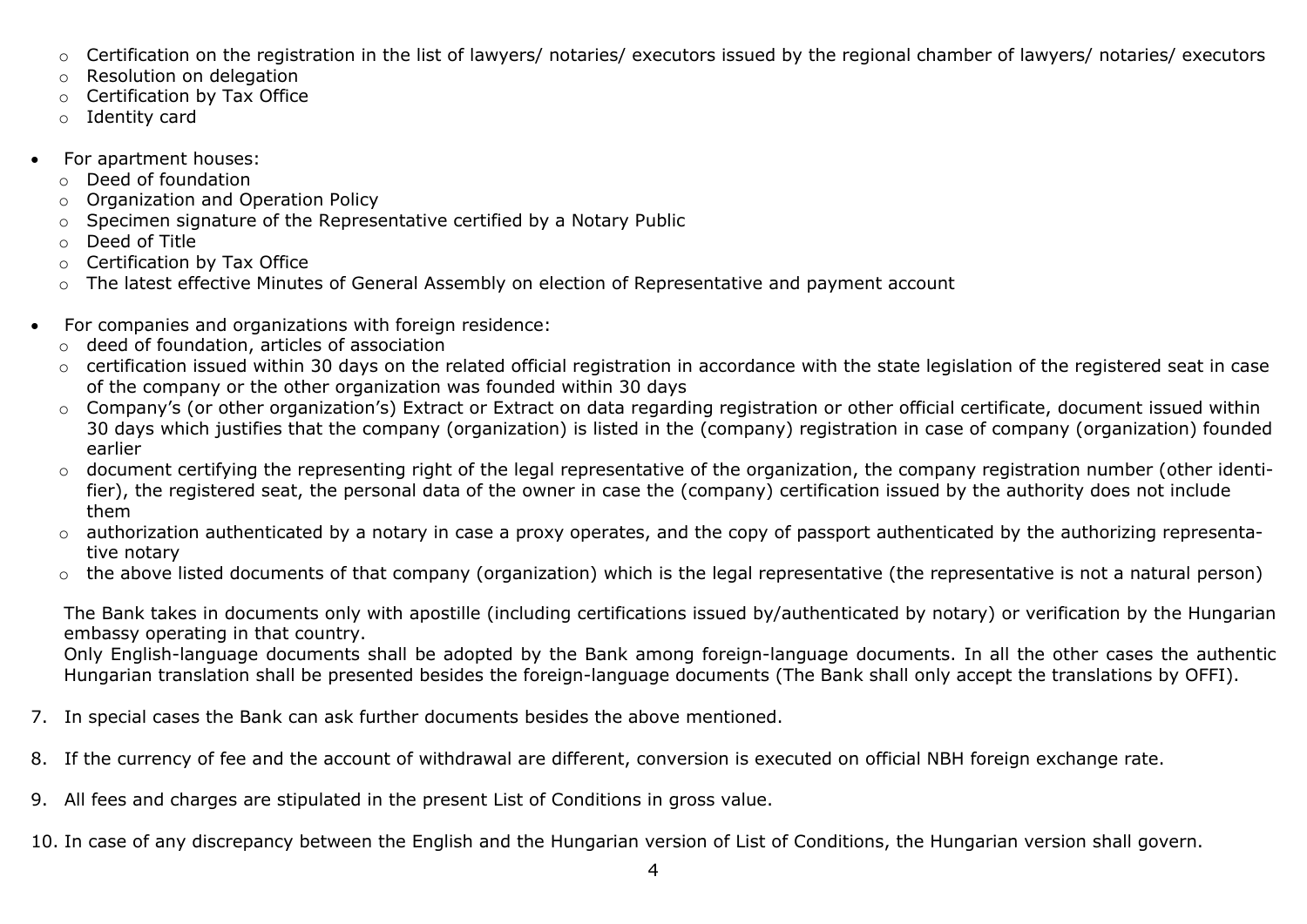# <span id="page-4-0"></span>**II. Account Keeping Services**

| <b>Current account</b>                                  | <b>HUF</b>              | FCY <sup>1</sup>       | <b>Due date</b>                         |
|---------------------------------------------------------|-------------------------|------------------------|-----------------------------------------|
| Account opening                                         | HUF <sub>0</sub>        | EUR <sub>0</sub>       |                                         |
| Account keeping fee                                     | HUF 3,274/month         | EUR 12.57/month        | Last working day of the month           |
| Opening balance in case of payment- / current account   | HUF 10,000 <sup>2</sup> |                        |                                         |
| Depository account <sup>3</sup> opening and maintenance | HUF <sub>0</sub>        | EUR <sub>0</sub>       |                                         |
| Account closing                                         | HUF 0                   | EUR <sub>0</sub>       |                                         |
| Capital account opening and issue of certificate        | HUF 11,892              |                        | At fulfilment                           |
| <b>Statement/account movement</b>                       |                         |                        |                                         |
| Monthly statement                                       | HUF <sub>0</sub>        | EUR <sub>0</sub>       |                                         |
| Statement from KDB NetBank                              | HUF 0                   | EUR <sub>0</sub>       |                                         |
| Postal charges of monthly statement abroad              | <b>HUF 594</b>          | <b>EUR 2.37</b>        | 1 <sup>st</sup> working day after month |
| Daily statement into post box                           | HUF <sub>0</sub>        | EUR <sub>0</sub>       |                                         |
| Postal charges of daily statement inland (debited at    | <b>HUF 297/pc</b>       | <b>EUR 1.18/pc</b>     | 1 <sup>st</sup> working day after month |
| the end of each month in lump sum $)^4$                 |                         |                        |                                         |
| Copy of statement                                       | <b>HUF 392/pc</b>       | <b>EUR 1.18/pc</b>     | At fulfilment                           |
| Monthly account movement list                           | HUF 1,189/started month | EUR 4.75/started month | Related month                           |
| <b>Certificates/Bank information</b>                    |                         |                        |                                         |
| Preparation of certificates <sup>5</sup>                | <b>HUF 2,378</b>        | <b>EUR 9.51</b>        | Related month                           |
| Certificate on transfer towards National Tax and Cus-   | HUF 594/item            |                        | Related month                           |
| toms Office                                             |                         |                        |                                         |
| Certificate on VIBER transfer                           | HUF 2,378               |                        | Related month                           |
| <b>Bank information</b>                                 | HUF 5,946               | <b>EUR 23.78</b>       | Related month                           |
| Bank information for audit purposes                     | HUF 6,528               | <b>EUR 23.78</b>       | Related month                           |
| <b>Cost of Fax</b>                                      |                         |                        |                                         |
| Domestic fax /page                                      | <b>HUF 594</b>          | <b>EUR 2.37</b>        | At fulfilment                           |
| Fax abroad /page                                        | HUF 1,783               | <b>EUR 7.13</b>        | At fulfilment                           |
| <b>Cost of printed forms</b>                            |                         |                        |                                         |
| Bank payment order forms                                | HUF <sub>0</sub>        | EUR <sub>0</sub>       |                                         |
| Passbook                                                | HUF <sub>0</sub>        | EUR <sub>0</sub>       |                                         |
| Post payment order form                                 | <b>HUF 17/pc</b>        |                        | Related month                           |
| Check book for cash withdrawal                          | HUF 5,946/pc            |                        | Related month                           |
| <b>Other costs</b>                                      |                         |                        |                                         |
| Copy of other documents                                 | HUF 118/page            | EUR 0.59/page          | Related month                           |
| Document examination fee of clients registered abroad   | HUF 12,486              |                        | At account opening                      |
| Rental fee for post box                                 | HUF 1,248/month         | EUR 4.75/month         | At the end of month                     |
| Night safety box                                        | HUF 0                   | EUR <sub>0</sub>       |                                         |

<sup>1</sup> We keep foreign currency accounts in the following currencies: EUR, USD, CHF, GBP.<br><sup>2</sup> In case of foreign currency accounts the opening balance is to be calculated with FX buying rate effective on 1st banking day of du

 $3$  For lawyers, notaries, executors in compliance with the related legal regulations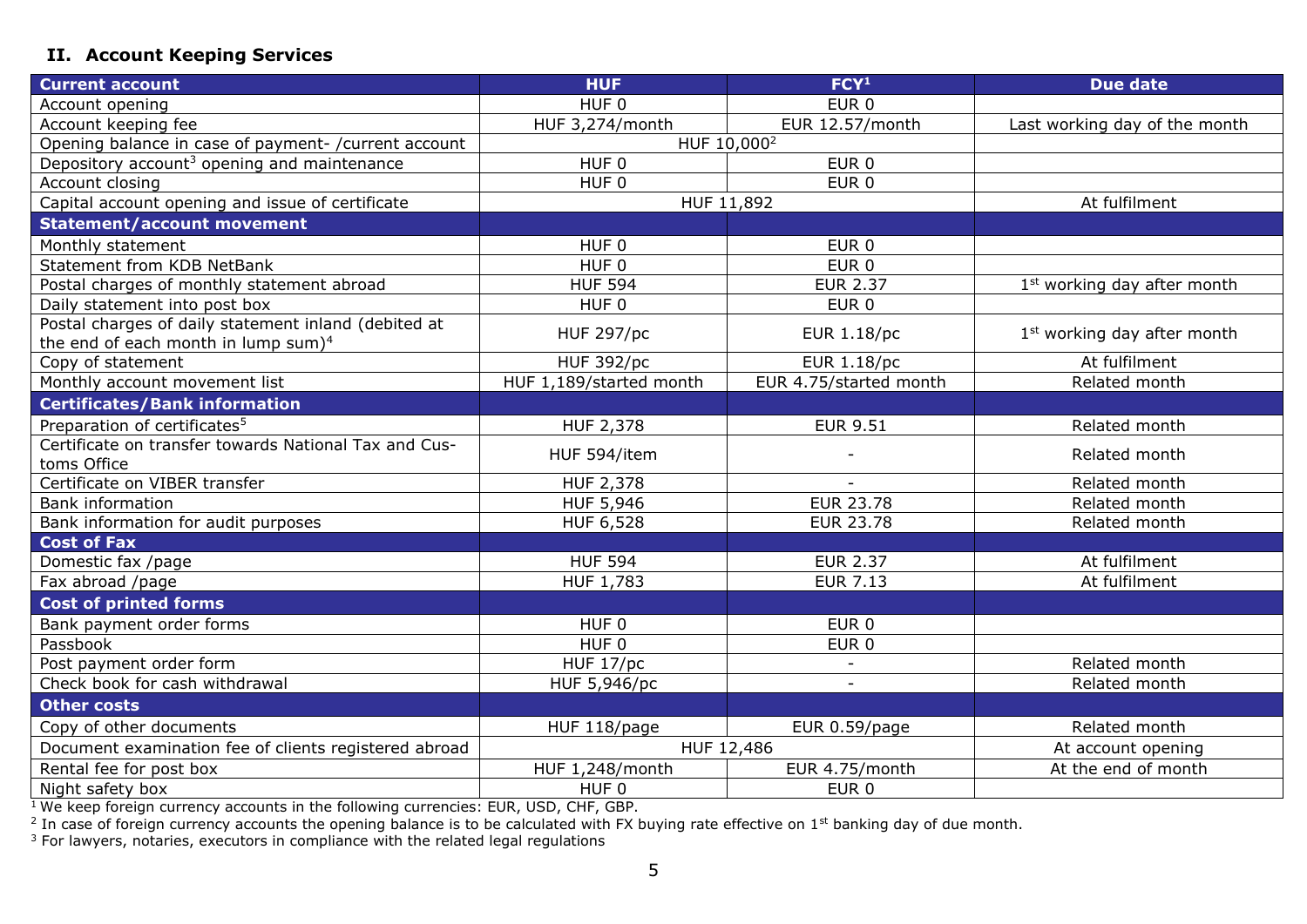<sup>4</sup>In case the balance of the Client's payment account is negative for more than three months and there is no turnover on its account – unless for the debit of monthly account keeping fee and statement postal charges – the Bank put the statement at the Client's disposal only in the branches.

<sup>5</sup>The Bank gives certificate about the account balance valid at the time of issuing the certificate, which time is indicated in the certificate.

#### <span id="page-5-0"></span>**III. Financial Services**

| <b>Credits</b>                                                                                                          | Fee/item         | <b>Exchange rate</b> | <b>Due date</b> |  |
|-------------------------------------------------------------------------------------------------------------------------|------------------|----------------------|-----------------|--|
| Credit on HUF account                                                                                                   | HUF <sub>0</sub> |                      |                 |  |
| Credit on FCY account                                                                                                   | EUR <sub>0</sub> |                      |                 |  |
| <b>Internal transfers</b>                                                                                               |                  |                      |                 |  |
| <b>HUF</b>                                                                                                              |                  |                      |                 |  |
| Internal transfers                                                                                                      |                  |                      |                 |  |
| Paper-based order                                                                                                       | <b>HUF 251</b>   |                      | At fulfilment   |  |
| KDB PC Kontakt order, in case of instant domestic<br>HUF payment order requirements are not fulfilled                   | <b>HUF 59</b>    |                      | At fulfilment   |  |
| KDB PC Kontakt order, in case of fulfill the re-<br>quirements of instant domestic HUF payment or-<br>der               | <b>HUF 59</b>    |                      | At fulfilment   |  |
| KDB NetBank order, in case of instant domestic<br>HUF payment order requirements are not fulfilled                      | <b>HUF 17</b>    |                      | At fulfilment   |  |
| KDB NetBank order, in case of fulfill the require-<br>ments of instant domestic HUF payment order                       | <b>HUF 17</b>    |                      | At fulfilment   |  |
| Transfer between own accounts                                                                                           |                  |                      |                 |  |
| Paper-based order                                                                                                       | <b>HUF 123</b>   |                      | At fulfilment   |  |
| KDB PC Kontakt or KDB NetBank order, in case of<br>instant domestic HUF payment order requirements<br>are not fulfilled | <b>HUF 18</b>    |                      | At fulfilment   |  |
| KDB PC Kontakt or KDB NetBank order, in case of<br>fulfill the requirements of instant domestic HUF<br>payment order    | <b>HUF 18</b>    |                      | At fulfilment   |  |
| <b>Foreign exchange</b>                                                                                                 |                  |                      |                 |  |
| <b>Internal transfers</b>                                                                                               |                  |                      |                 |  |
| Paper-based and KDB PC Kontakt orders                                                                                   | <b>EUR 18.32</b> |                      | At fulfilment   |  |
| <b>KDB NetBank order</b>                                                                                                | <b>EUR 4.77</b>  |                      | At fulfilment   |  |
| Transfer between own accounts                                                                                           |                  |                      |                 |  |
| Paper-based order                                                                                                       | <b>EUR 1.19</b>  |                      | At fulfilment   |  |
| KDB PC Kontakt or KDB NetBank order                                                                                     | <b>EUR 0.06</b>  |                      | At fulfilment   |  |
| Conversion                                                                                                              | EUR 0            |                      |                 |  |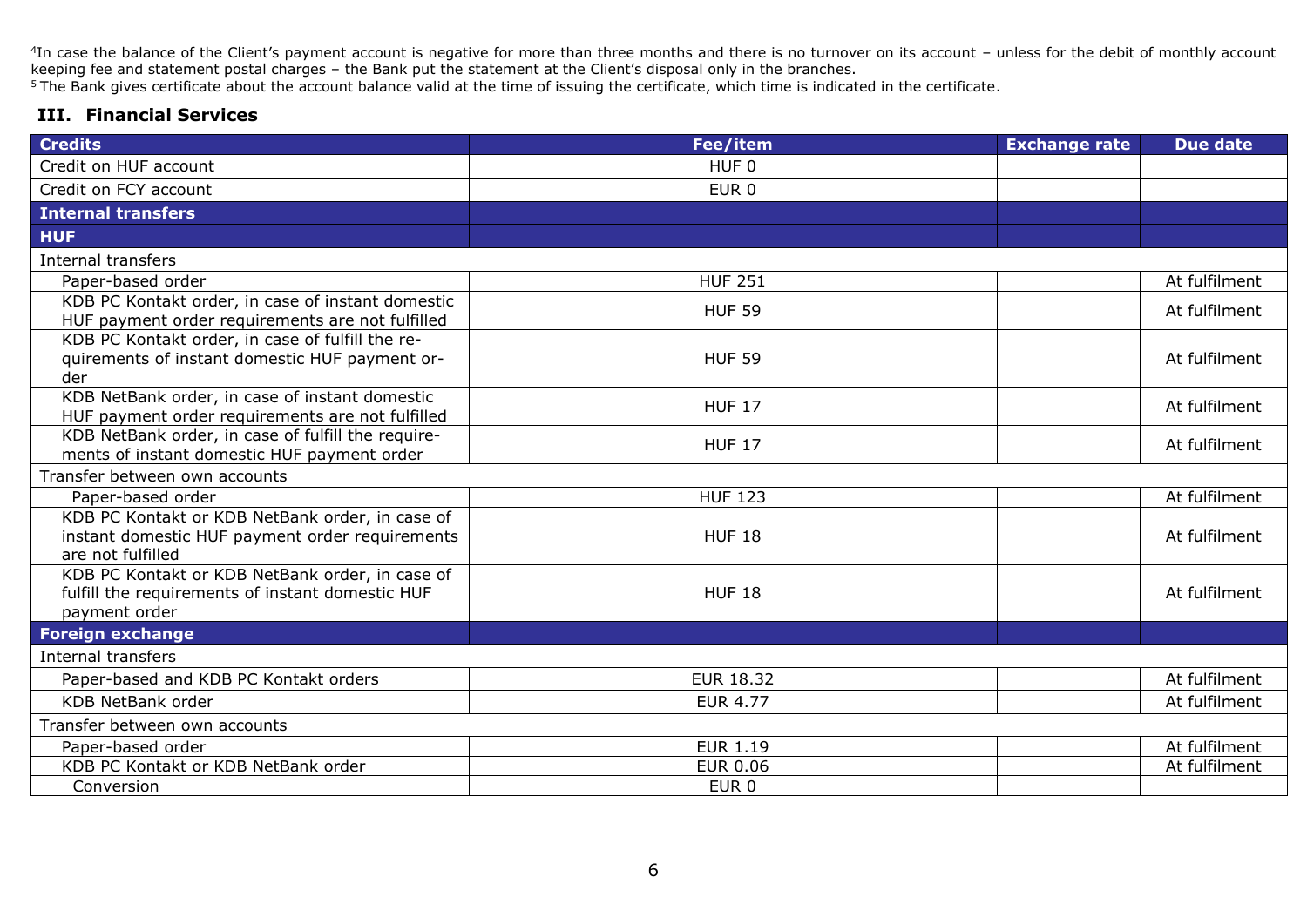| <b>External payments</b>                                                                                                  |                                                                                                                     |                               |                                            |  |
|---------------------------------------------------------------------------------------------------------------------------|---------------------------------------------------------------------------------------------------------------------|-------------------------------|--------------------------------------------|--|
| <b>HUF transfers</b>                                                                                                      |                                                                                                                     |                               |                                            |  |
| Credit of incoming item                                                                                                   | HUF 0                                                                                                               | Account con-<br>version rate  |                                            |  |
| Transfer to payment account kept in other domestic bank                                                                   |                                                                                                                     |                               |                                            |  |
| Paper-based order                                                                                                         | 0.336% min. HUF 311 max. HUF 45,643                                                                                 |                               | At fulfilment                              |  |
| KDB PC Kontakt or KDB NetBank order, in case<br>of instant domestic HUF payment order require-<br>ments are not fulfilled | 0.347% min. HUF 278 max. HUF 19,217                                                                                 |                               | At fulfilment                              |  |
| KDB PC Kontakt or KDB NetBank order, in case<br>of fulfill the requirements of instant domestic<br>HUF payment order      | 0.347% min. HUF 278 max. HUF 19,217                                                                                 |                               | At fulfilment                              |  |
| Modification revocation and recall of transfer order <sup>1</sup><br>(except VIBER)                                       | HUF 3,604/pc                                                                                                        |                               | At order                                   |  |
| Returned fund based on recall                                                                                             | HUF 0                                                                                                               |                               | At fulfilment                              |  |
| VIBER transfer <sup>2</sup>                                                                                               |                                                                                                                     |                               |                                            |  |
| Paper-based order                                                                                                         | 0.596% min. HUF 11,982 max. HUF 119,826                                                                             |                               | At fulfilment                              |  |
| KDB PC Kontakt and KDB NetBank order                                                                                      | 0.412% min. HUF 11,982 max. HUF 119,826                                                                             |                               | At fulfilment                              |  |
| HUF transfer abroad                                                                                                       |                                                                                                                     |                               |                                            |  |
| Paper-based order                                                                                                         | 0.596% min. HUF 11,982 max. HUF 119,826                                                                             |                               | At fulfilment                              |  |
| KDB PC Kontakt and KDB NetBank order                                                                                      | 0.38% min. HUF 11,050 max. HUF 110,500                                                                              |                               | At fulfilment                              |  |
| Foreign exchange transfers                                                                                                |                                                                                                                     |                               |                                            |  |
| Credit of incoming item                                                                                                   | EUR <sub>0</sub>                                                                                                    | Account con-<br>version rate  |                                            |  |
|                                                                                                                           | Transfer to account kept with other bank (except EUR transfer to account kept with other bank to other EEA country) |                               |                                            |  |
| Paper-based order or KDB PC Kontakt order                                                                                 | 0.281% min. EUR 23.85 max. EUR 336.16                                                                               | FX rate                       | At fulfilment                              |  |
| <b>KDB NetBank order</b>                                                                                                  | 0.249% min. EUR 10.84 max. EUR 143.14                                                                               | FX/Account<br>conversion rate | At fulfilment                              |  |
| EUR transfer to account kept with other bank in other EEA country                                                         |                                                                                                                     |                               |                                            |  |
| Paper-based order                                                                                                         | 0.281% min. HUF 311 max. HUF 45,643                                                                                 | FX rate                       | At fulfilment                              |  |
| KDB PC Kontakt order                                                                                                      | 0.281% min. HUF 278 max. HUF 19,217                                                                                 | FX rate                       | At fulfilment                              |  |
| <b>KDB NetBank order</b>                                                                                                  | 0.249% min. HUF 278 max. HUF 19,217                                                                                 | FX/Account<br>conversion rate | At fulfilment                              |  |
| Other fees related to transfer to account kept with other bank:                                                           |                                                                                                                     |                               |                                            |  |
| Charge calculated by foreign bank <sup>3</sup> (in case of<br>taking foreign bank's charges)                              | Effective cost<br>min. EUR 23.85                                                                                    | FX rate                       | At fulfilment                              |  |
| Subsequent data modification, revocation <sup>4</sup>                                                                     | <b>EUR 23.85</b>                                                                                                    | FX rate                       | Date of modifi-<br>cation/<br>cancellation |  |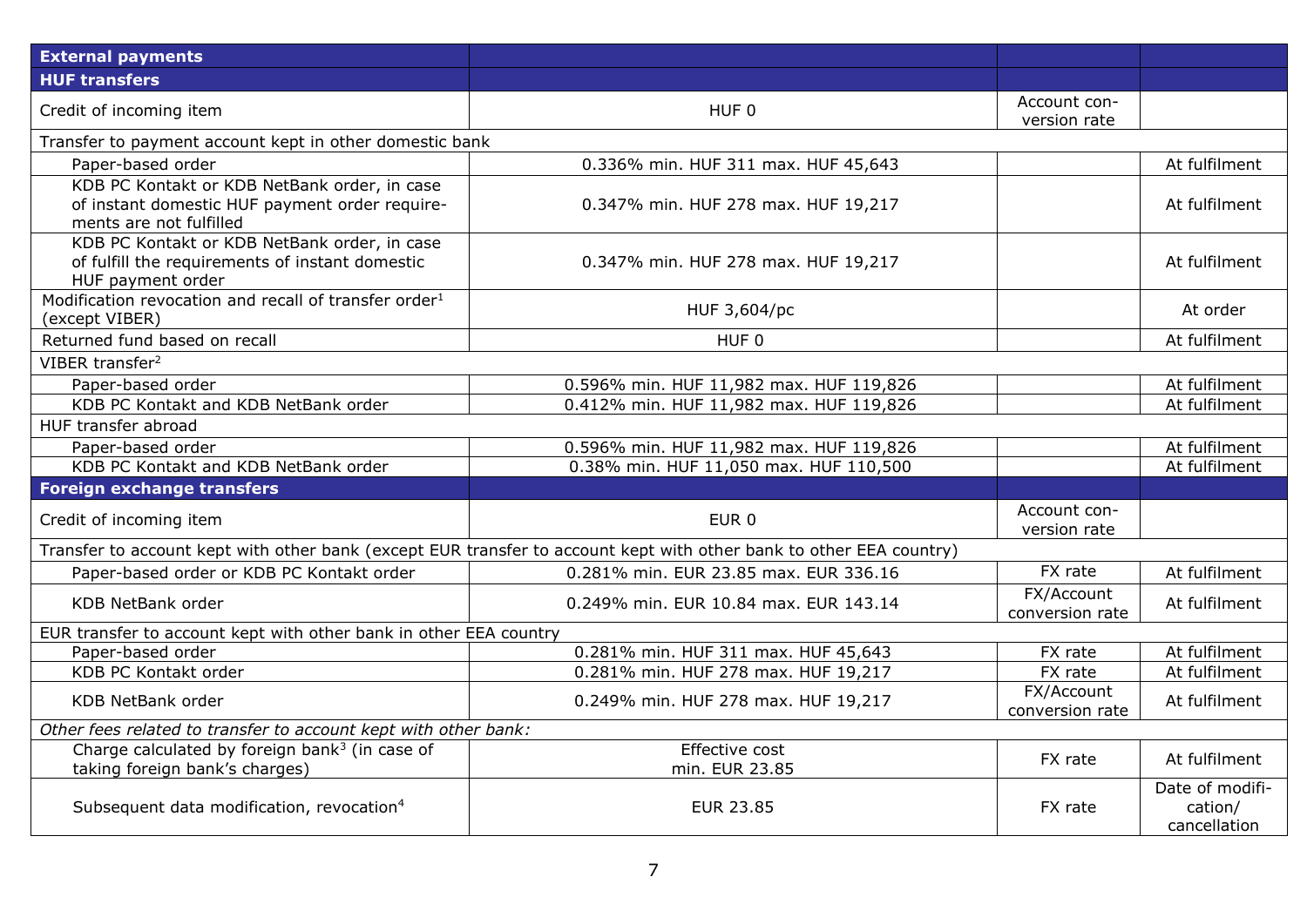| Data supply in case of incomplete payment order                                                                                                                                                    | <b>EUR 23.85</b>                     | FX rate | Date of data<br>supply |
|----------------------------------------------------------------------------------------------------------------------------------------------------------------------------------------------------|--------------------------------------|---------|------------------------|
| In case of FX payment order - which is not con-<br>sidered as $SEPA^{12}$ payment - to EU member<br>states when IBAN account no. and BIC (SWIFT)<br>are not indicated extra charge by foreign Bank | Min. EUR 11.92                       | FX rate | At fulfilment          |
| Extra charge of urgent fulfilment <sup>5</sup>                                                                                                                                                     | <b>EUR 23.85</b>                     | FX rate | At fulfilment          |
| Intra-bank cross border payments <sup>6</sup>                                                                                                                                                      |                                      |         |                        |
| Credit (HUF and FX)                                                                                                                                                                                | HUF $0/$ EUR $0$                     |         | At fulfilment          |
| Outgoing HUF transfer order- paper-based                                                                                                                                                           | <b>HUF 358</b>                       |         | At fulfilment          |
| Outgoing HUF transfer order via KDB NetBank or<br><b>KDB PC Kontakt</b>                                                                                                                            | <b>HUF 95</b>                        |         | At fulfilment          |
| Outgoing FX transfer order- paper-based (except<br>EUR)                                                                                                                                            | <b>EUR 1.19</b>                      | FX rate | At fulfilment          |
| Outgoing EUR transfer order - paper-based                                                                                                                                                          | <b>HUF 358</b>                       | FX rate | At fulfilment          |
| Outgoing FX transfer order via KDB NetBank or KDB<br>PC Kontakt (except EUR)                                                                                                                       | <b>EUR 0.29</b>                      | FX rate | At fulfilment          |
| Outgoing EUR transfer order via KDB NetBank or<br><b>KDB PC Kontakt</b>                                                                                                                            | <b>HUF 95</b>                        | FX rate | At fulfilment          |
| Data supply in case of incomplete payment order                                                                                                                                                    | <b>EUR 11.92</b>                     |         | At fulfilment          |
| Modification, revocation before processing                                                                                                                                                         | <b>EUR 23.85</b>                     |         | At fulfilment          |
| <b>Transfer through post</b>                                                                                                                                                                       |                                      |         |                        |
| Door-to-door payment order <sup>7</sup>                                                                                                                                                            | 0.238% min. HUF 598 + Post cost      |         | At fulfilment          |
| Credit of post payment order                                                                                                                                                                       | <b>HUF 414</b>                       |         | At fulfilment          |
| Domestic HUF standing orders <sup>8</sup>                                                                                                                                                          |                                      |         |                        |
| Acceptance of standing order                                                                                                                                                                       | HUF 0                                |         |                        |
| Fulfilment of standing order                                                                                                                                                                       |                                      |         |                        |
| Paper-based order                                                                                                                                                                                  | 0.347% min. HUF 178 max. HUF 120,114 |         | At fulfilment          |
| KDB PC Kontakt and KDB NetBank order                                                                                                                                                               | 0.347% min. HUF 178 max. HUF 18,016  |         | At fulfilment          |
| Modification / revocation of paper-based standing or-<br>der                                                                                                                                       | HUF <sub>0</sub>                     |         |                        |
| Standing order modification/revocation on KDB Net-<br>Bank                                                                                                                                         | <b>HUF 23</b>                        |         | At order               |
| <b>Other orders</b>                                                                                                                                                                                |                                      |         |                        |
| Set up hold funds via KDB NetBank                                                                                                                                                                  | <b>HUF 47</b>                        |         | Next working<br>day    |
| Hold funds cancellation via KDB NetBank                                                                                                                                                            | <b>HUF 47</b>                        |         | Next working<br>day    |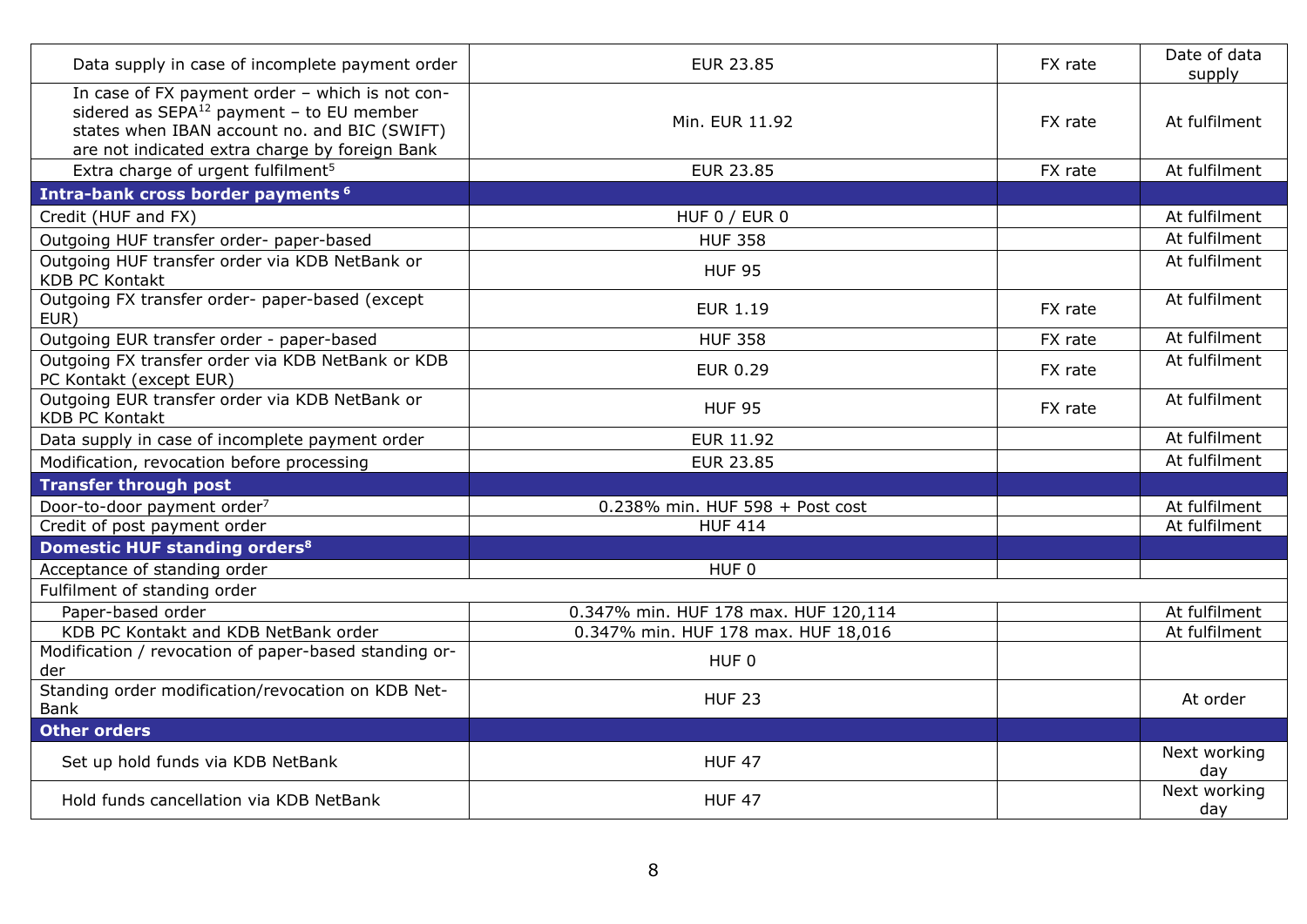| Domestic HUF group transfer <sup>9</sup> (to be fulfilled only in case of full cover)                                                 |                                    |                                 |  |  |
|---------------------------------------------------------------------------------------------------------------------------------------|------------------------------------|---------------------------------|--|--|
| Within KDB Bank via KDB PC Kontakt or KDB Net-<br>Bank                                                                                | HUF 17/item                        | At fulfilment                   |  |  |
| To other bank via KDB PC Kontakt or KDB Net-<br>Bank                                                                                  | 0.108% min. HUF 65/item            | At fulfilment                   |  |  |
| Initiation of direct debit <sup>10</sup>                                                                                              | HUF 0                              |                                 |  |  |
| Fulfilment of direct debit <sup>10</sup>                                                                                              |                                    |                                 |  |  |
| Orders via floppy                                                                                                                     | HUF 50/item                        | At fulfilment                   |  |  |
| KDB NetBank order                                                                                                                     | HUF 47/item                        | At fulfilment                   |  |  |
| Acceptance of authorization on direct debit                                                                                           | HUF <sub>0</sub>                   |                                 |  |  |
| Fulfilment of authorization on direct debit <sup>10</sup> (e.g. pay-<br>ment of utility bills) - paper-based and via KDB Net-<br>Bank | HUF 49/item                        | At fulfilment                   |  |  |
| Modification or revocation of authorization of direct<br>debit via KDB NetBank                                                        | <b>HUF 118</b>                     | At modification /<br>revocation |  |  |
| <b>Payment executions and collection</b>                                                                                              |                                    |                                 |  |  |
| Initiation of collection order based on authorization<br>letter                                                                       | <b>HUF 897/pc</b>                  | At fulfilment                   |  |  |
| Registration fee of authorization letter                                                                                              | <b>HUF 897/pc</b>                  | Related month                   |  |  |
| Initiation of official transfer/ collection order with ex-<br>ecution purpose                                                         | HUF 2,403                          | At fulfilment                   |  |  |
| Initiation of Promissory Note collection                                                                                              | HUF 2,403                          | At fulfilment                   |  |  |
| Fulfilment of authorization letter / official transfer /<br>collection order with execution purpose / Promissory<br>Note Collection   | The valid and related transfer fee | At partial- /ful-<br>filment    |  |  |
| Direct debit based on loan contract (loan repay-<br>ment $)^{11}$                                                                     | HUF 0                              | At partial- /ful-<br>filment    |  |  |

 $\frac{1}{1}$  The Bank debit the cost of the bank initiated the return fund afterwards

 $2$ In case of VIBER transfers over the amount of HUF 200,000,000 please, call the Bank.

 $3$ In case the foreign bank's charge exceeds EUR 23.85; the difference is debited to the ordering party's account afterwards, at the beginning of next month.

<sup>4</sup>The Bank charges the foreign bank's subsequent fee of revocation/ modification afterwards over the fee published hereby.

<sup>5</sup> Urgent fulfilments are based on a separate decision. In case of KDB NetBank or KDB PC Kontakt order the urgency must be indicated by ticking the 'Urgent' checkbox in the order. The Bank only assumes liability for the prompt debit in case of urgent fulfilment but cannot assume liability for the same day credit of the transferred amount on the beneficiary's payment account.

<sup>6</sup>Intra-bank transfers between KDB Bank Europe Ltd. and KDB Bank Europe Ltd., pobočka zahraničnej banky.

<sup>7</sup> The Bank counts the fee on paper-based order even in case of orders sent via electronic channel if less than three orders accepted on the given day. The Bank collects fees by packages regarding the package amount.

<sup>8</sup> Queuing days of the uncovered orders are at most five days.

<sup>9</sup> Domestic HUF group transfer can be initiated to the credit of private account, in the file format given by GIRO, minimum 3 pieces.

 $10$  Queuing days of the uncovered direct debit orders are four days.

<sup>11</sup> Shall mean a transaction based on a loan- or credit contract, by which the Client's payment account is debited for the benefit of the Bank as beneficiary, for the purpose of total or partial fulfilment of payment obligation deriving from a loan- or credit contract, on the basis of the Client's consent given to the Bank in the loan- or credit contract.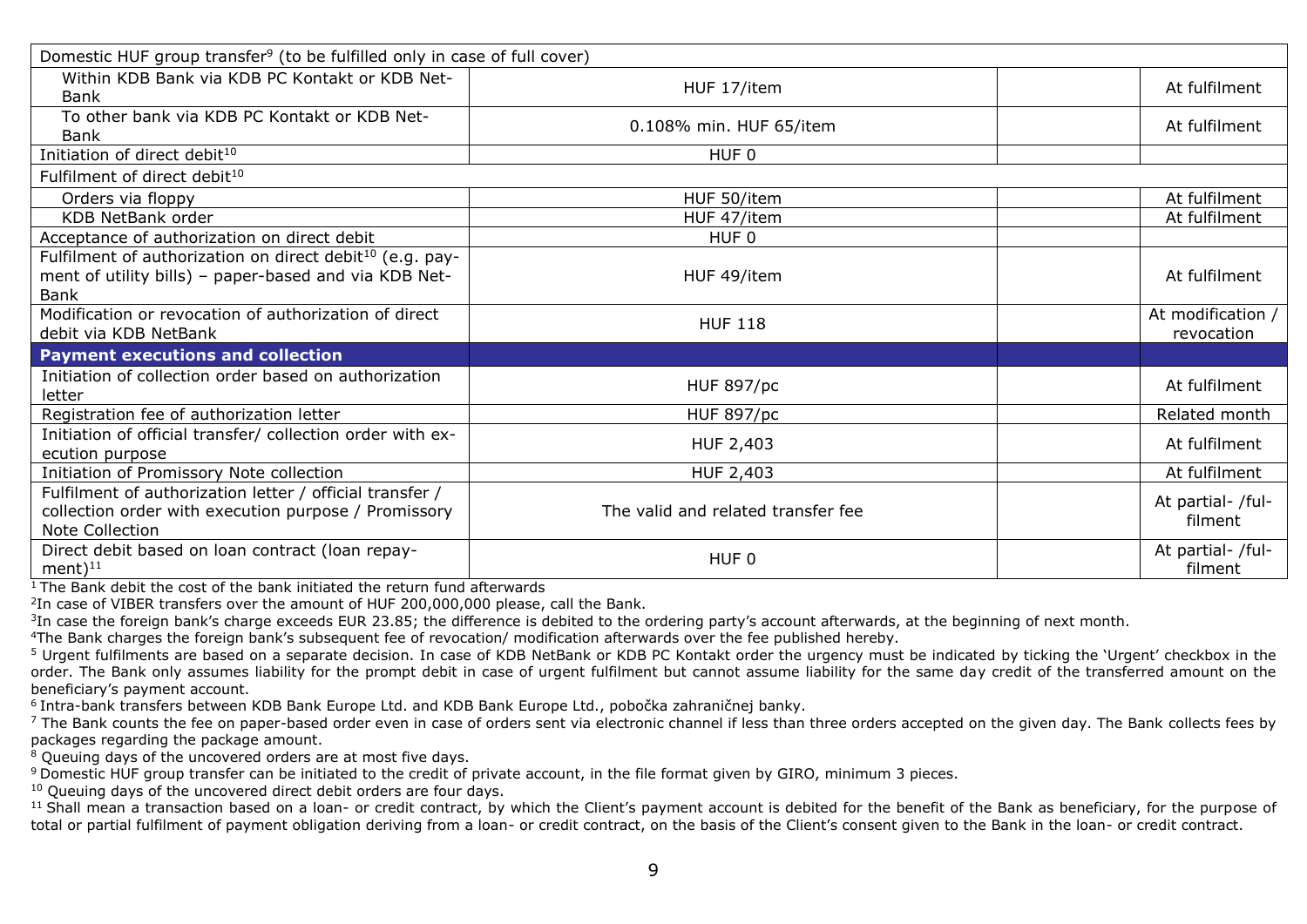$12$  SEPA payment order is an external FX payment that meets all of the following requirements: 1) the fulfilment currency is EUR; 2) the beneficiary's account number is in IBAN format; 3) the beneficiary's payment service provider is within the SEPA-zone and it is a direct or indirect SEPA-member; 4) the cost bearing method is shared (SHA); 5) the order was not submitted with urgent fulfilment request. The Bank fulfills the transfers that meet all of the listed requirements as SEPA payment order automatically. Bank certificate about a SEPA transfer is issued by the Bank upon client's request, which fee is specified in Chapter II. of the present List of Conditions (SEPA transfers are forwarded not by SWIFT message, therefore the Bank is unable to provide SWIFT copy about these transfers). More information about SEPA can be found in the "General questions in connection with foreign currency payment orders" information material.

Provisions for payment orders submitted via KDB NetBank service laid down in List of Conditions or in a specific contract concluded between Bank and Client shall apply to fees, amount and calculation formula of fees, due date of fees, applicable exchange rate, cut-off times and fulfillment dates and other conditions for payment orders submitted via KDB API channel.

In case of external HUF transfer initiated via electronic channel the transactional limit is to be HUF 5,000,000,000. Instant domestic HUF payment order can only be sent up to HUF 10 million. Bank can receive instant domestic HUF payment orders of up to HUF 10 million.

#### **Payment order applying conversion shall be fulfilled by the Bank only if the cover of the order and that of the remuneration for the service are available. The Bank is entitled for a collateral which exceeds by up to 10% the amount of payment order and service fee calculated into the currency of the account to be debited. The cover shall be blocked till the fulfilment of payment order.**

Payment transactions regardless of its currency, with or without conversion, provided within the EEA, where both the payer's and the payee's payment service providers are, or the sole payment service provider in the payment transaction is, located therein, the payee pays the charges levied by his payment service provider, and the payer pays the charges levied by his payment service provider. In this case the cost bearing method must be "SHA" (shared).

The modification or revocation of a transfer order to an EEA state is not allowed after its acceptance (processing).

The Bank refuses the presented transfer order – in compliance with the Business Regulation regarding payment accounts, payment services and deposits – in case the necessary cover needed for the fulfilment of that and for the debit of the charge is not available on takeover day till the end of Opening Hours. In case of such domestic HUF transfer for which the cut-off time is earlier than 16:00, the Bank is entitled to refuse the payment order submitted until the cut-off time for which the necessary cover needed for the fulfilment is not available on the account determined in the payment order at 16:00.

The paper-based HUF payment orders without cover are returned – in lack of other instruction from the customer - by post or rent post-box after two working days counted from the taking over. The customer will be notified within two days in case the foreign currency payment orders initiated via electronic channels are not to be fulfilled due to the lack of cover.

#### <span id="page-9-0"></span>**IV. Electronic Banking Services**

| <b>E-banking service charges</b>                                                                        | <b>Current account</b> | Due date                      |  |  |  |
|---------------------------------------------------------------------------------------------------------|------------------------|-------------------------------|--|--|--|
| KDB Kontakt (Call Center) code request                                                                  | HUF 0                  |                               |  |  |  |
| KDB PC Kontakt Midi service (sales of this product was discontinued from January 13, 2018) <sup>1</sup> |                        |                               |  |  |  |
| Contracting fee                                                                                         | HUF 5.015+VAT          | Last working day of the month |  |  |  |
| Monthly fee                                                                                             | HUF 1,557+VAT          | Last working day of the month |  |  |  |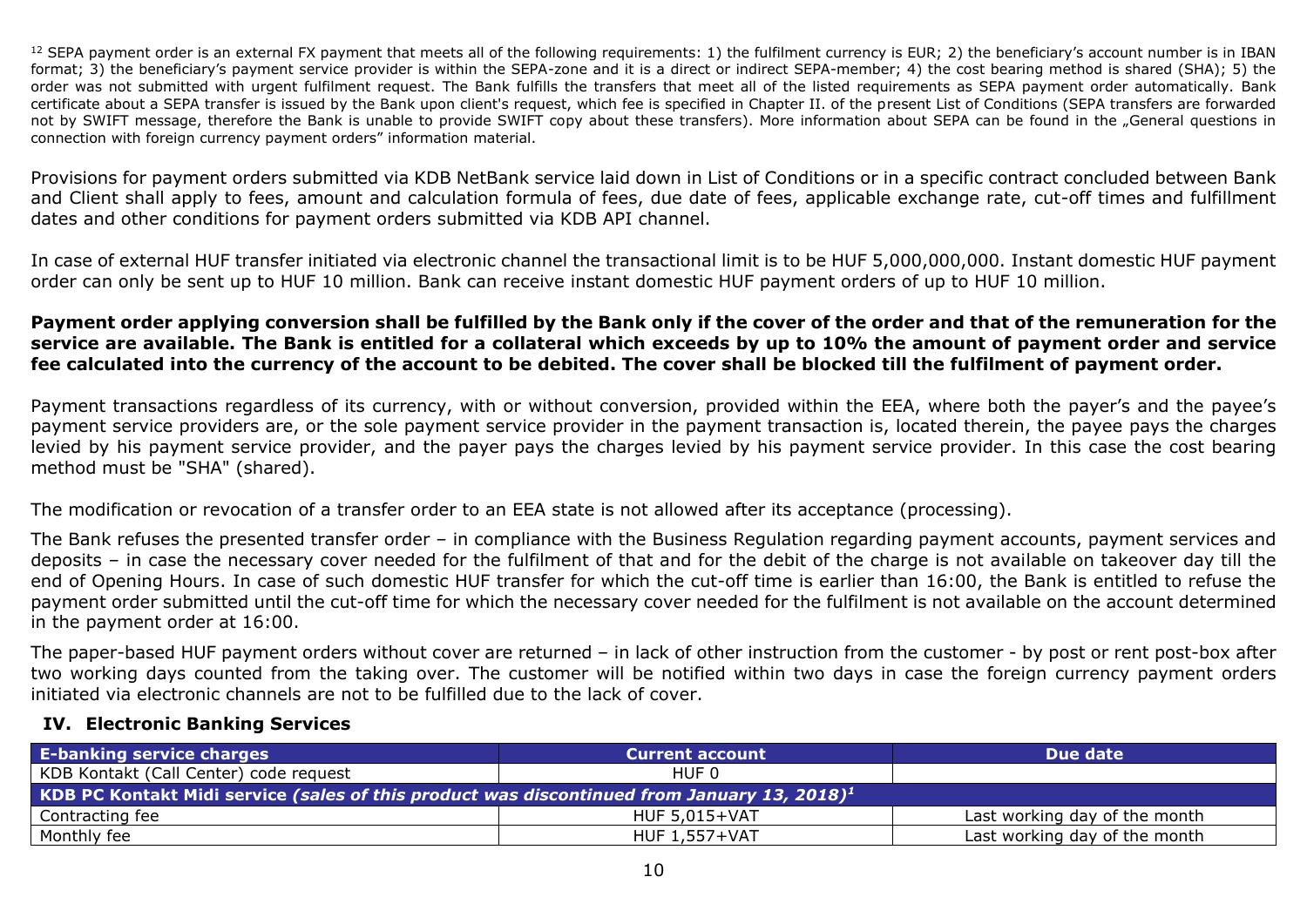| <b>KDB PC Kontakt service1</b>                                                       |                                                                                |                               |
|--------------------------------------------------------------------------------------|--------------------------------------------------------------------------------|-------------------------------|
| Contracting fee                                                                      | <b>HUF 9,586+VAT</b>                                                           | Last working day of the month |
| Monthly fee                                                                          | <b>HUF 2,995+VAT</b>                                                           | Last working day of the month |
| Authentication tool (ViCA) registration fee                                          | Promotional offer (discounted fee):<br>HUF 0/each registered user <sup>2</sup> | At fulfilment                 |
| Replacement of authentication tool (ViCA) (request for<br>new registration password) | Promotional offer (discounted fee):<br>HUF 0/each registered user <sup>3</sup> | At fulfilment                 |
| Reactivation of blocked authentication tool (ViCA) due to<br>the user's fault        | Promotional offer (discounted fee):<br>HUF 0/each registered user <sup>4</sup> | At fulfilment                 |
| <b>KDB NetBank service</b>                                                           |                                                                                |                               |
| KDB NetBank Info package                                                             | HUF <sub>0</sub>                                                               |                               |
| KDB NetBank Active package                                                           | HUF <sub>0</sub>                                                               |                               |
| Authentication tool (ViCA) registration fee                                          | Promotional offer (discounted fee):<br>HUF 0/each registered user <sup>2</sup> | At fulfilment                 |
| Replacement of authentication tool (ViCA) (request for<br>new registration password) | Promotional offer (discounted fee):<br>HUF 0/each registered user $3$          | At fulfilment                 |
| Reactivation of blocked authentication tool (ViCA) due to<br>the user's fault        | Promotional offer (discounted fee):<br>HUF 0/each registered user <sup>4</sup> | At fulfilment                 |
| <b>SMS service (as per account and bankcard)</b>                                     |                                                                                |                               |
| Full SMS service (credits and debits)                                                | HUF 1,557/month                                                                | Last working day of the month |
| Mini SMS service (only debits)                                                       | HUF 1,198/month                                                                | Last working day of the month |
| Bankcard Security SMS (Bankcard debits)                                              | Included in annual fee of the bankcard                                         |                               |

 $\frac{1}{1}$  KDB PC Kontakt Midi service with limited functionality and KDB PC Kontakt Max service with full functionality have been merged into one service from January 13, 2018. The Bank unified the name of KDB PC Kontakt Midi and KDB PC Kontakt Max services under the name of KDB PC Kontakt service accordingly. The Bank only provides the KDB PC Kontakt service with full functionality from this day. Clients previously contracted for the KDB PC Kontakt Midi service became eligible for the KDB PC Kontakt service with full functionality under the present applied monthly fee from this day.

<sup>2</sup> The regular fee of this item is one-time HUF 1,719 for the case of first successful registration of a given user. During the promotional period the Bank charges the discounted fee announced in this List of Conditions instead of the regular fee. The promotional offer is valid until the Bank revokes it unilaterally. This fee applies to the KDB NetBank/KDB PC Kontakt service contracts concluded after September 21, 2018, and to those KDB NetBank/KDB PC Kontakt service contacts that concluded prior to this date but was modified bilaterally after September 21, 2018.

 $3$  The regular fee of this item is one-time HUF 1,719/replacement for a given user. During the promotional period the Bank charges the discounted fee announced in this List of Conditions instead of the regular fee. The promotional offer is valid until the Bank revokes it unilaterally. This fee applies to the KDB NetBank/KDB PC Kontakt service contracts concluded after September 21, 2018, and to those KDB NetBank/KDB PC Kontakt service contacts that concluded prior to this date but was modified bilaterally after September 21, 2018.

<sup>4</sup> The regular fee of this item is one-time HUF 1,719/reactivation for a given user. During the promotional period the Bank charges the discounted fee announced in this List of Conditions instead of the regular fee. The promotional offer is valid until the Bank revokes it unilaterally. This fee applies to the KDB NetBank/KDB PC Kontakt service contracts concluded after September 21, 2018, and to those KDB NetBank/KDB PC Kontakt service contacts that concluded prior to this date but was modified bilaterally after September 21, 2018.

Daily maximal limits of transactions given through KDB Kontakt services are HUF 1,000,000; EUR 3,600; USD 5,000. Deposit fixing/breaking, transfer between own accounts: there is no limit.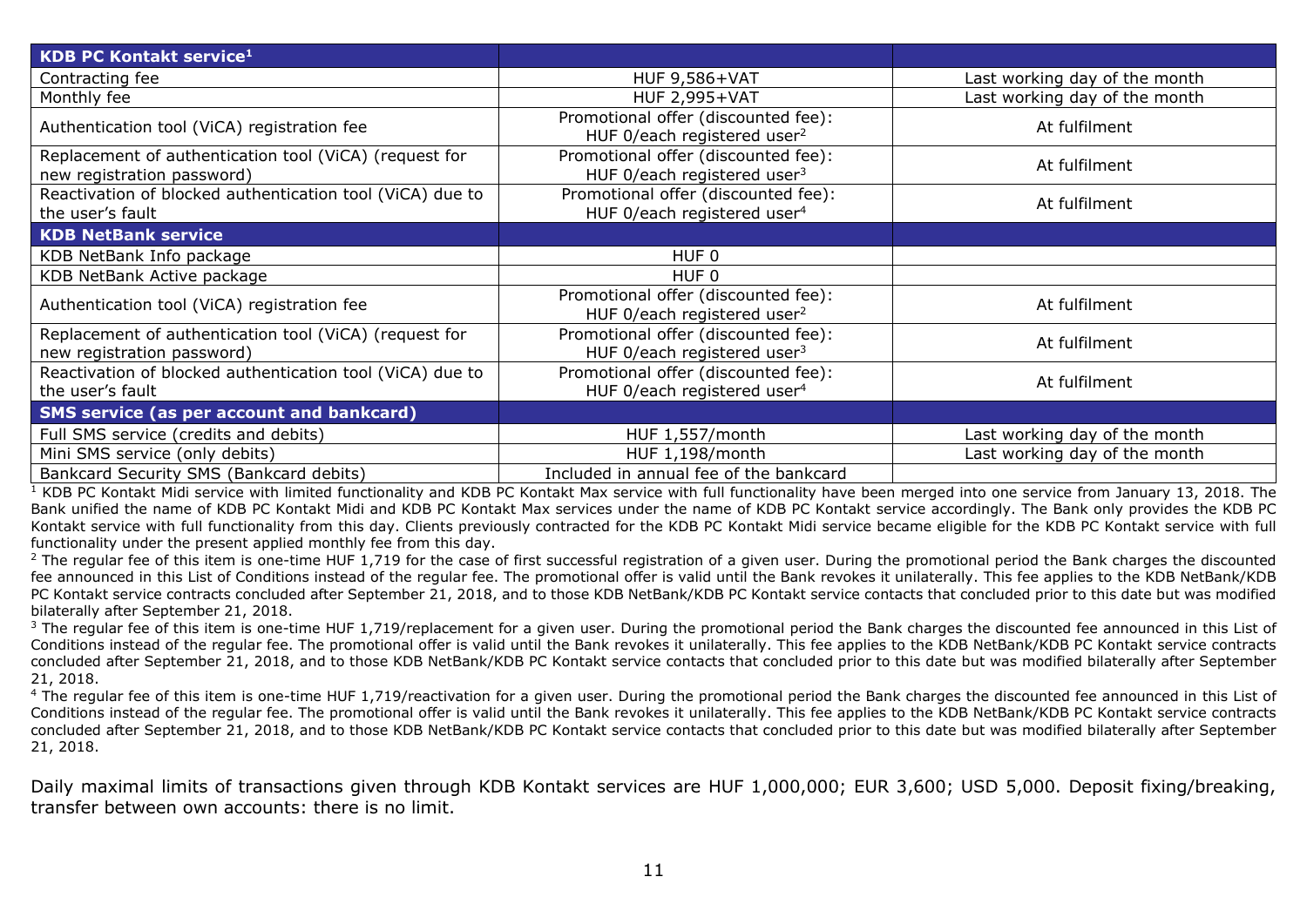# <span id="page-11-0"></span>**V. Conversions and Exchange Rates**

The Bank applies buying rate in case the account to be debited is a foreign exchange account and selling rate in case the account to be debited is a HUF account for transfer between foreign exchange and HUF accounts. For transfers between accounts managed in different foreign exchanges (e.g. USD and EUR accounts) - in case the Bank does not apply cross-currency exchange rates – the exchange will be made as follows: the amount to be debited is to be exchanged to HUF on buying rate and then the HUF amount is to be converted on selling rate of the foreign exchange in which the account to be credited is managed.

The conversion is made by usage of buying rate in case of credit foreign exchange amount onto HUF account and selling rate in case of credit HUF onto foreign exchange account.

In case of cash desk transactions the foreign currency payment-in to HUF account and HUF payments from foreign currency account is converted on buying rate and the HUF payment-out to foreign currency account and foreign currency payment-out from HUF account is converted on selling rate.

#### *Referential exchange rates fixed by the Bank:*

#### **1. Cash exchange rate**

Exchange rate applied in case of conversion at cash-desk and T-day (prompt) conversion between accounts of different clients of the Bank, during Cash-Desk Hours.

**Cancellation of executed conversion** can be made by a reversal transaction only at buying cash exchange rate valid for the given currency during Cash-Desk Hours on the same day on basis of the written claim of the client.

Exchange rates are fixed banking day between 8:00-8:30 a.m., but if reasonable by market exchange rate movements, **more exchange rate fixing can be made within one day** (the rate valid at the time of taking over the order shall be applied for). Exchange rate is valid from its publication until the next fixing.

#### **2. Account conversion rate – (T day)**

Exchange rate applied in case of

- a) T-day (prompt) conversion between the clients' own accounts, or
- b) HUF credit of foreign exchange amounts arriving on HUF accounts from outside of the Bank or
- c) foreign exchange credit of HUF amounts arriving on foreign exchange accounts from outside of the Bank or
- d) Domestic payment transactions sent via electronic channels involving only one currency conversion between EUR and HUF;
- e) Internal payment transactions involving only one currency conversion between EUR and HUF;
- f) intra-EEA payment transactions involving only one currency conversion between EUR and HUF, provided that the conversion is carried out in Hungary and the intra-EEA transfer takes place in EUR.

In case of transactions determined in point f) the account conversion rate published at first on the next banking day shall be applied regarding the orders forwarded from 09:30 a.m..

**Cancellation of executed conversion** can be made by a reversal transaction only at a market exchange rate given by the Bank (Treasury) on basis of the written claim of a client or in case the client has a valid KDB Kontakt service contract than via call center after electronic identification.

Exchange rates are fixed banking day between 8:00-8:30 a.m. and between 4:00-4:30 p.m., but if reasonable by market exchange rate movements, **more exchange rate fixing can be made within one day** (the rate valid at the time of processing of the order shall be applied for). Exchange rate is valid from its publication until the next fixing.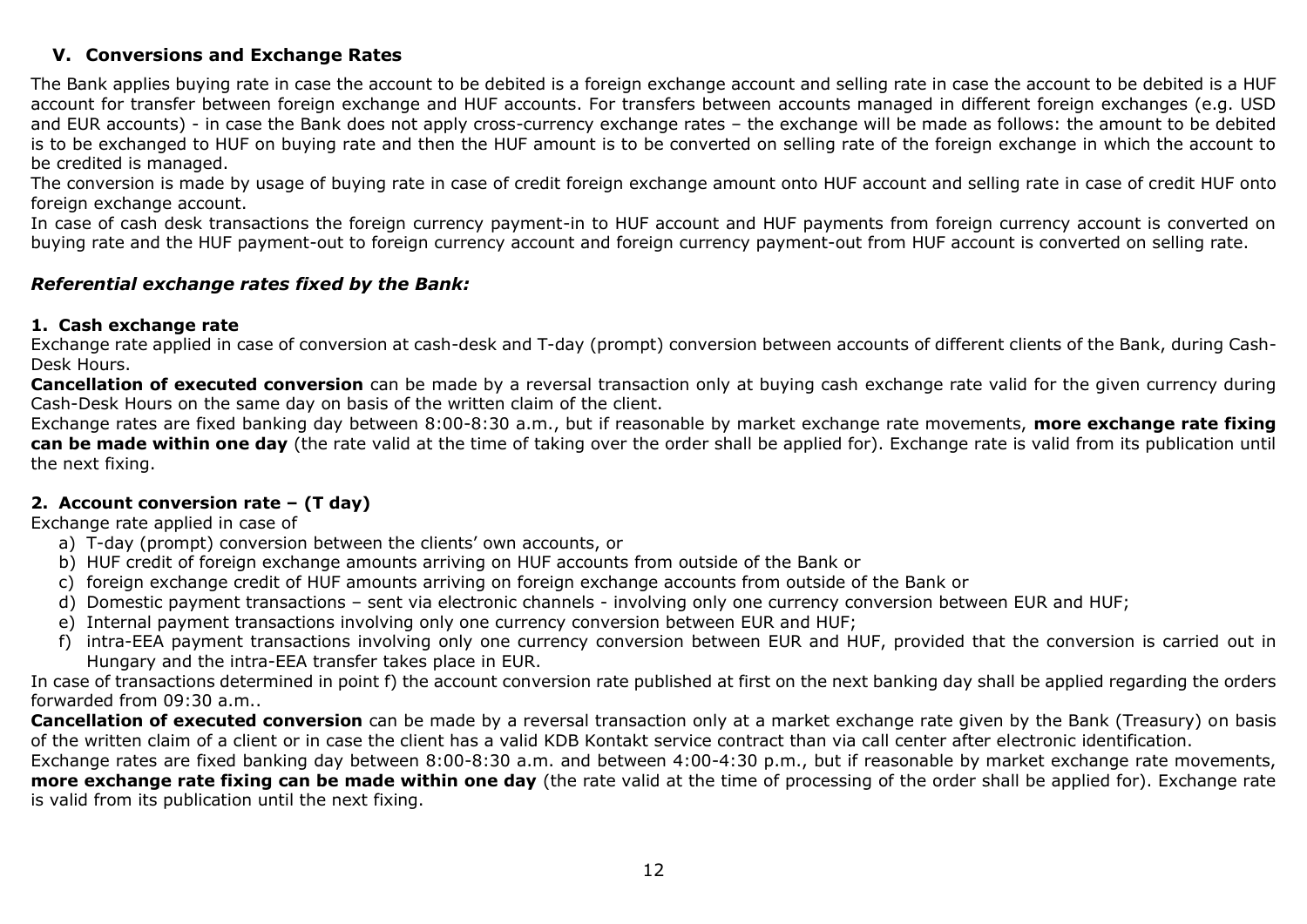# **3. Foreign exchange rate – (T+2 rate)**

Exchange rate - valid for T+2 day fixed by the Bank on the day of order - applied for spot day (T+2 day) conversions between accounts.

**The orders' cut-off time** is defined by the point "Execution of Payment Orders" of present List of Conditions.

**Cancellation of executed conversion** can be made by a reversal transaction only on basis of a written claim or claim sent in via KDB NetBank/ KDB PC Kontakt after electronic identification

- $\circ$  till 9.30 a.m. at original exchange rate
- $\circ$  after 9.30 a.m. at valid market exchange rate fixed by the Bank (Treasury)

Exchange rates are fixed banking day between 10:30-11:00 a.m. **There is only one foreign exchange rate fixing in a day.** Exchange rate is valid from its publication until the next fixing.

#### **4. Special exchange rate fixing**

The Clients of the Bank are entitled to ask for a special exchange rate if the amount of the conversion order is at least EUR, USD 50,000 (or equivalent in other currency) or over within open hours (MON-THU: 9.00-15.00, FRI: 9.00-14.30).

(The difference of special exchange rate from the announced rates can be positive or negative as it is quoted on basis of actual market prices)

If – for the request of the Client – the Bank offers a special exchange rate, the Bank is only obliged to transact on the offered special exchange rate if before the transaction the cover amount needed for the conversion is available on the debitable account, and the Client freely disposes over the cover amount. In lack of this condition, the special exchange rate offered by the Bank is only for information purpose, on which Bank is not obliged to execute the conversion.

The settlement date can be chosen by the client: T, T+1 or T+2. **Cancellation of executed conversion** can be made by a reversal transaction only on basis of a written claim or claim sent in via KDB NetBank/ KDB PC Kontakt at valid market exchange rate fixed by the Treasury.

| <b>HUF</b>                                                                                                      |                                                 |                                                  |                                               | <b>Exchange</b><br>rate | Due date      |
|-----------------------------------------------------------------------------------------------------------------|-------------------------------------------------|--------------------------------------------------|-----------------------------------------------|-------------------------|---------------|
| Cash deposit                                                                                                    |                                                 | 0.059% min. HUF 237                              |                                               |                         | At fulfilment |
| Chief Cash Desk ser-                                                                                            | HUF 30,000,000-59,999,999                       |                                                  | 0.20%                                         |                         | At fulfilment |
| vice fee $1$                                                                                                    | HUF 60,000,000 -                                |                                                  | 0.30%                                         |                         |               |
| Cash deposit on capital account                                                                                 |                                                 |                                                  | HUF 0                                         |                         |               |
|                                                                                                                 | Bulk cash deposit- minimum amount HUF 1,000,000 |                                                  | 0.25%                                         |                         | At fulfilment |
| Cash deposit on depository account <sup>4</sup>                                                                 |                                                 | HUF 0                                            |                                               |                         |               |
| Separate charge for coin processing in case of de-<br>posit/withdrawal of more than 15 coins per day            |                                                 | HUF 2/coin                                       |                                               |                         | At fulfilment |
| Interchange of banknotes (exchange) <sup>5</sup>                                                                |                                                 | 3% of the nominal value of<br>the paid banknotes | 10% of the nominal value of<br>the paid coins |                         | At fulfilment |
| Interchange of coins (exchange) <sup>5</sup>                                                                    |                                                 |                                                  | 10% of the nominal value of the changed coins |                         | At fulfilment |
| Extra charge payable in case cash deposit of banknotes<br>smaller than HUF 10,000 exceed 50 pieces <sup>2</sup> |                                                 | HUF 10/pc                                        |                                               |                         | At fulfilment |
| Cash withdrawal from depository account <sup>4</sup>                                                            |                                                 | HUF 0                                            |                                               |                         |               |
| Cash withdrawal                                                                                                 |                                                 | 0.642% min. HUF 356 max. HUF 42,811              |                                               |                         | At fulfilment |

# <span id="page-12-0"></span>**VI. Cash services**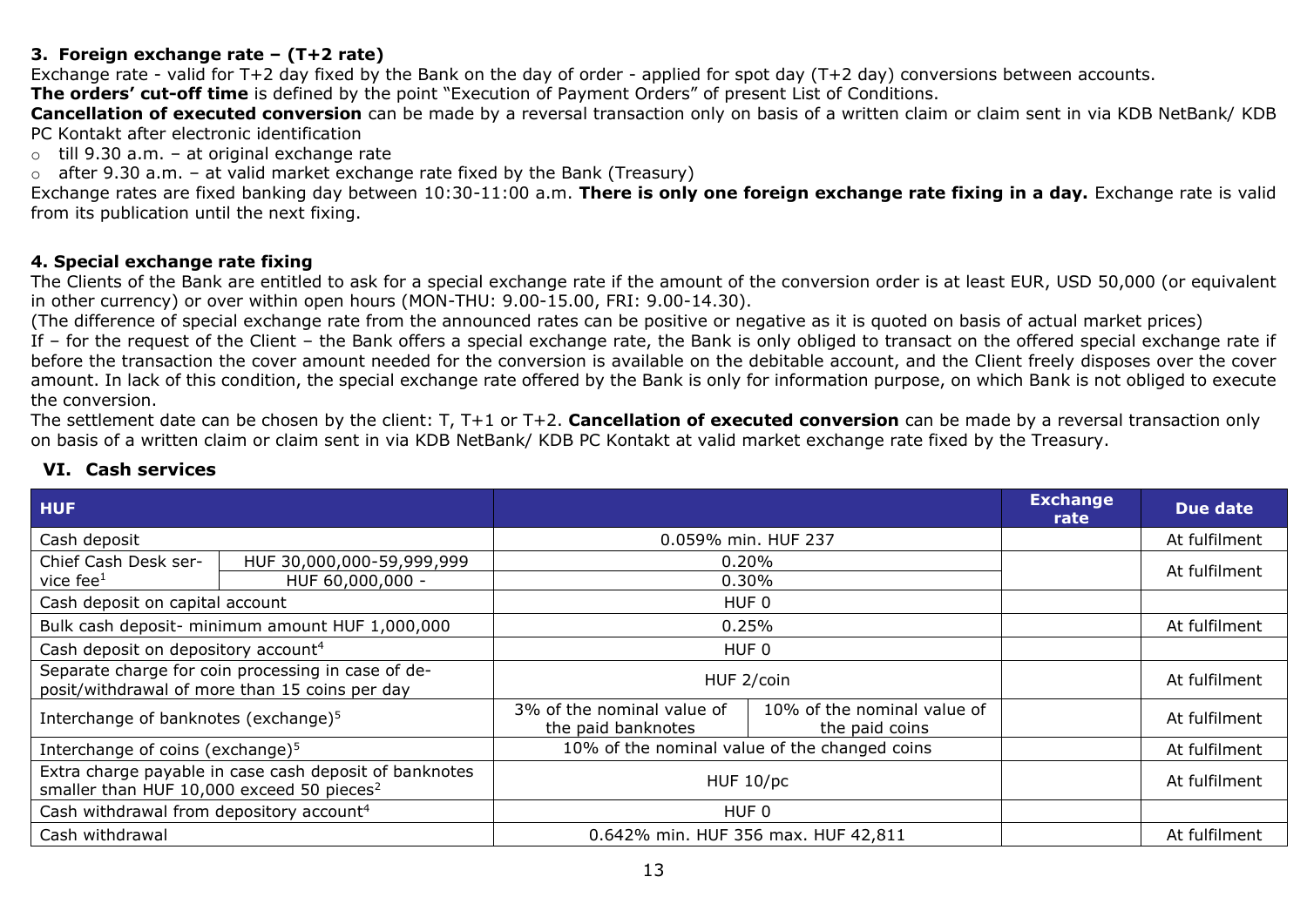| Other currency <sup>3</sup>                                |                            |                                              |                 |               |  |  |
|------------------------------------------------------------|----------------------------|----------------------------------------------|-----------------|---------------|--|--|
| Cash deposit                                               |                            |                                              |                 |               |  |  |
| USD / EUR                                                  | <b>Till EUR/USD 25,000</b> | 0.25% min. EUR 1                             | Acc. conv. rate | At fulfilment |  |  |
|                                                            | Over EUR/USD 25,000        | 0.5%                                         |                 |               |  |  |
| CHF/GBP                                                    | <b>Till CHF/GBP 25,000</b> | 0.50% min. EUR 2                             | Acc. conv. rate | At fulfilment |  |  |
|                                                            | Over CHF/GBP 25,000        | $1\%$                                        |                 |               |  |  |
| Chief Cash Desk service fee <sup>1</sup>                   | EUR/USD 100,000-199,999    | 0.20%                                        |                 | At fulfilment |  |  |
|                                                            | Over EUR/USD 200,000       | $0.30\%$                                     |                 |               |  |  |
| Cash deposit on capital account                            | EUR 0                      |                                              |                 |               |  |  |
| EUR/USD cash process charge over 100 pcs of bank-          | EUR 0.10/pc                |                                              | Acc. conv. rate | At fulfilment |  |  |
| notes <sup>2</sup>                                         |                            |                                              |                 |               |  |  |
| Bulk cash deposit - min. amount CHF/EUR/GBP/USD            | EUR/USD                    | 0.30%                                        |                 | At fulfilment |  |  |
| 4,000                                                      | CHF/GBP                    | 0.60%                                        |                 |               |  |  |
| Extra charge payable in case cash deposit of banknotes     |                            | EUR 0.10/pc                                  | Acc. conv. rate | At fulfilment |  |  |
| smaller than EUR/CHF/USD 50 exceeds 50 pieces <sup>2</sup> |                            |                                              |                 |               |  |  |
| Cash withdrawal                                            |                            |                                              |                 |               |  |  |
| USD / EUR                                                  | 0.951% min. EUR 2.37       |                                              | Acc. conv. rate | At fulfilment |  |  |
| Other currency                                             | 1.129% min. EUR 2.37       |                                              | Acc. conv. rate | At fulfilment |  |  |
| <b>Other fees</b>                                          |                            |                                              |                 |               |  |  |
| Process charge of night safety box                         |                            | Same as fee of bulk cash deposit process fee |                 | At fulfilment |  |  |

 $1$ Cash transactions started within two hours shall be considered as one transaction from the fee point of view.

<sup>2</sup> Calculated and debited by client, by day

 $3$  Foreign currency coin pay-in and withdrawal is not possible.

<sup>4</sup>For lawyers, notaries, executors in compliance with the related legal regulation

<sup>5</sup>Detailed regulations regarding the exchange of banknotes and coins are included in the Bank's "Announcement on the replacement and exchange of bank notes and coins".

The Bank provides cash services exclusively in currency HUF, CHF, EUR, GBP and USD.

The Bank has the right to reject the cash payments-in over HUF 10,000,000 or USD/EUR 50,000 due to lack of sufficient capacity for processing and storing.

#### <span id="page-13-0"></span>**1. Preliminary notice for cash request**

Cash withdrawals within one day over HUF 1 million or equivalent FCY are to be announced to Bank one business day in advance by fax. In case of over HUF 10 Mio or equivalent FCY, the request has to be made 2 business days before. We only accept the written orders with authorised signature on the required day up to 10 a.m. Even if the customers do not pick up the cash on the ordered day, the bank charges their account with the withdrawal fee. In case of cash withdrawal in FCY, different from HUF, USD and EUR, we request a 3-day notice. In urgent case the client can withdraw money according to the single judgement of the Bank with an additional extra withdrawal fee, which is 0.237% for HUF and 0.594% for FCY.

The Bank keeps the right of rejection taking coins in foreign currencies.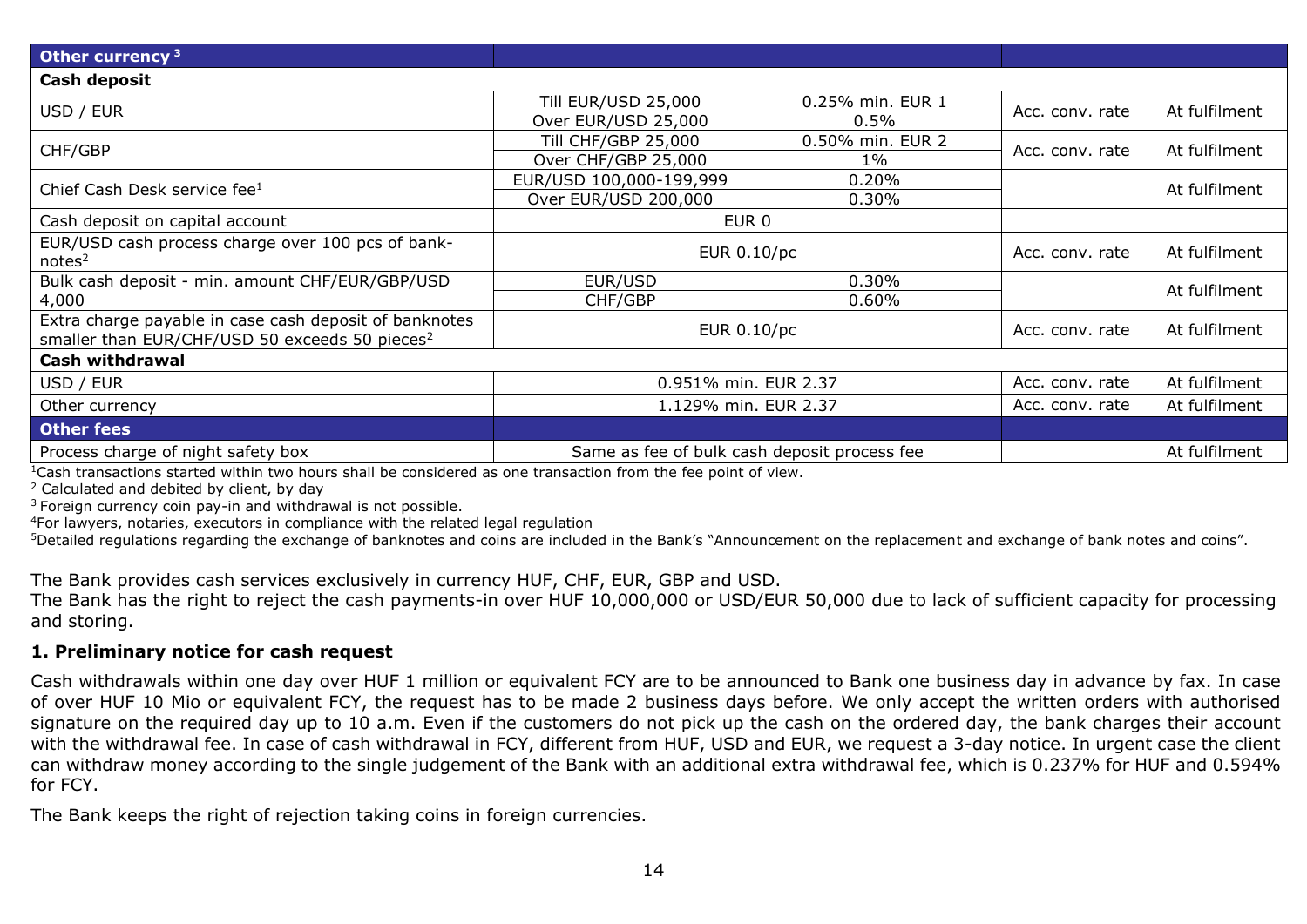# <span id="page-14-0"></span>**2. Deposit Services**

Interest rates are contained in the valid Announcement on Deposit Interest Rates of the Bank which is an inseparable part of the Condition List and can be found in customer service areas and on website of the Bank. In case the interest rates published in the Announcement on Deposit Interest Rates are connected to referential interest rates the Bank has the right to modify the announced interest rates in case of any change in the referential rate. The Bank shall publish the new Announcement on Deposit Interest Rates one day prior to coming into force on its website and in open areas. In any other cases the point I.1 is to be the relevant.

- The Bank keeps the right of interest changing.
- The interest are stipulated per annum, their settlement is as follows:
	- $\triangleright$  In case of current account quarterly, on the last working day of the quarter of year.
	- $\triangleright$  In case of term deposit at the end of the term
	- The first day of computation of interest rate is the day of the crediting to the account. The last day of computation is the calendar day preceding the day of the maturity/early-termination.
- To make term deposit opening of a current account is necessary.
- In case of cancellation of a term deposit the Bank calculates sight deposit interest rate valid at cancellation from the last rollover date.
- In case of term deposit partly cancellation is not possible.

Calculation method of interest: interest = (Fixed amount  $*$  number of days  $*$  interest rate)/(360 $*100$ )

<span id="page-14-1"></span>

| Letters of Credit <sup>1</sup>                                                                                      |                                  |
|---------------------------------------------------------------------------------------------------------------------|----------------------------------|
| <b>Import</b>                                                                                                       |                                  |
| Opening/increasing a Letter of Credit after each started month for the full period <sup>2</sup>                     | 0.12%, min. EUR 30               |
| Other amendment not concerning the amount of the Letter of Credit <sup>2</sup>                                      | <b>EUR 25</b>                    |
| Availment                                                                                                           | 0.20%, min. EUR 25               |
| Payment of the amount of Availment <sup>2</sup>                                                                     | 0.15%, min. EUR 10               |
| Cancellation                                                                                                        | <b>EUR 25</b>                    |
| Export <sup>2</sup>                                                                                                 |                                  |
| Pre-advising                                                                                                        | EUR <sub>5</sub>                 |
| Advising without our engagement                                                                                     | 0.15%<br>min. EUR 25 max EUR 500 |
| Confirming an L/C charged additionally, for the whole period of our engagement, rate per month or a<br>part thereof | 0.12%, min. EUR 25               |
| Other amendment not concerning the amount of the Letter of Credit                                                   | <b>EUR 25</b>                    |
| Availment                                                                                                           | 0.20%, min. EUR 25               |
| Cancellation                                                                                                        | <b>EUR 25</b>                    |
| Forwarding an L/C to another Bank                                                                                   | HUF 15,000/EUR 60                |
| Discounting of endorsable documents                                                                                 | On basis of special agreement    |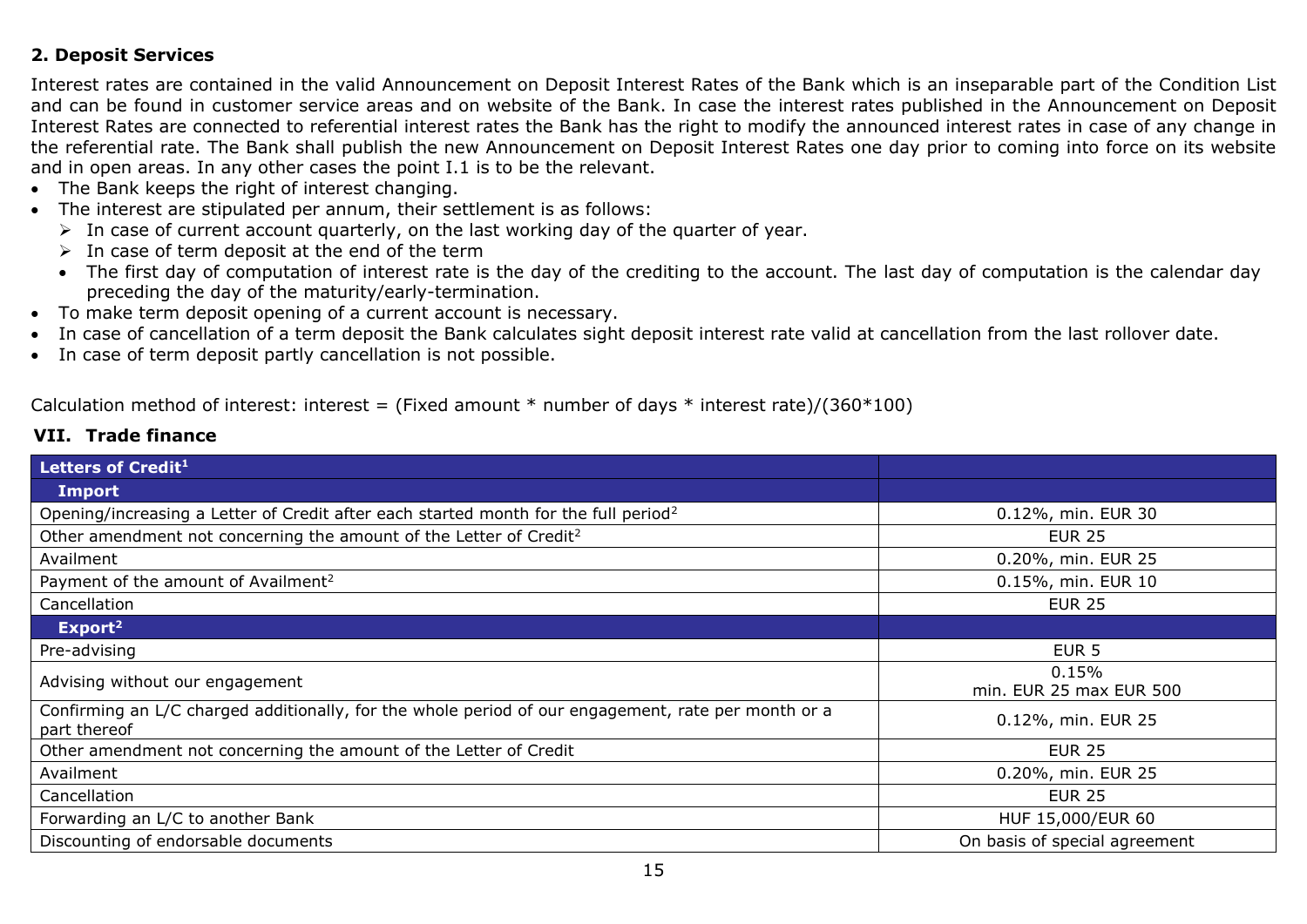| <b>Documentary Collection<sup>2</sup></b>                                                              |                        |
|--------------------------------------------------------------------------------------------------------|------------------------|
| Clean collection (cheque, Bill of Exchange)                                                            | 0.25%, min. EUR 15     |
| Delivery of collection documents against payment or acceptance of a Bill of Exchange                   | 0.25%, min. EUR 15     |
| Giving of document without payment, collection cancellation                                            | 0.10%, min. EUR 15     |
| Release of goods sent to our address or disposal                                                       | 0.30%, min. EUR 15     |
| Cancellation                                                                                           | 0.125%, min. EUR 15    |
| Correspondence                                                                                         | <b>EUR 15</b>          |
| Modification (extension)                                                                               | <b>EUR 15</b>          |
| Forwarding the collection to other bank                                                                | <b>EUR 15</b>          |
| Guarantees <sup>2,3</sup>                                                                              |                        |
| Advising a guarantee/liability without our engagement                                                  | 0.15%, min. HUF 15,000 |
| Issuing and increasing of a guarantee by us for the whole period of validity, after each started month | 0.15%, min. HUF 15,000 |
| Commission of claimed guarantee                                                                        | 0.20%, min. HUF 50,000 |
| Modification (in case it does not concern the amount of the guarantee), cancellation                   | <b>EUR 20</b>          |
| Issuance of guarantee with a text different from our bank's usage                                      | HUF 15,000 / EUR 60    |
| Other fees connecting to trade finance                                                                 |                        |
| Posting fee                                                                                            |                        |
| Domestic                                                                                               | EUR <sub>3</sub>       |
| Inside Europe                                                                                          | <b>EUR 10</b>          |
| Outside Europe                                                                                         | <b>EUR 15</b>          |

 $1$  Subject to the latest issue of Uniform Rules issued by the International Chamber of Commerce, Paris. In case of discrepant documents an extra EUR 50 is to be debited.

 $2$  The Bank presently does not charge communication fee above the stipulated commission.

 $3$  Except for guarantees substituting Documentary Credits for which the commission table for Letters of Credit is relevant.

In case of opening of a Letter of Credit the commissioner must fix a term deposit in the amount of 105% of the Letter of Credit for the full tenor. (In case of postponed payment the cover must be fixed till the date following the due date of last payment) In case of the currency of the deposit being in collateral is different; the amount of the cover shall reach 120% of the Letter of Credit amount.

The Bank undertakes to issue guarantees within 3 working days.

#### <span id="page-15-0"></span>**VIII. Method of raising complaints**

We do our best to have our customers satisfied with our services. On the contrary, a complaint can arise which is to be solved by our colleagues within the shortest time. In case it is not possible, our customers can raise complaints by phone (+36 1 473 4440, +36 1 374 9990, between 7 a.m. and 8 p.m. on working days), via telefax (+36 1 328 5411), in an e-mail [\(panasz@kdbbank.eu\)](mailto:panasz@kdbbank.eu), in a letter (address: 1054 Budapest, Bajcsy-Zsilinszky street 42-46.) or personally in our branch offices. In case the Bank does not give **satisfactory solution, the complaint can be given to the National Bank of Hungary through** internet [\(ugyfelszolgalat@mnb.hu\)](mailto:ugyfelszolgalat@mnb.hu) or in a postal letter (1534 Budapest, 114. P. O. Box 777.)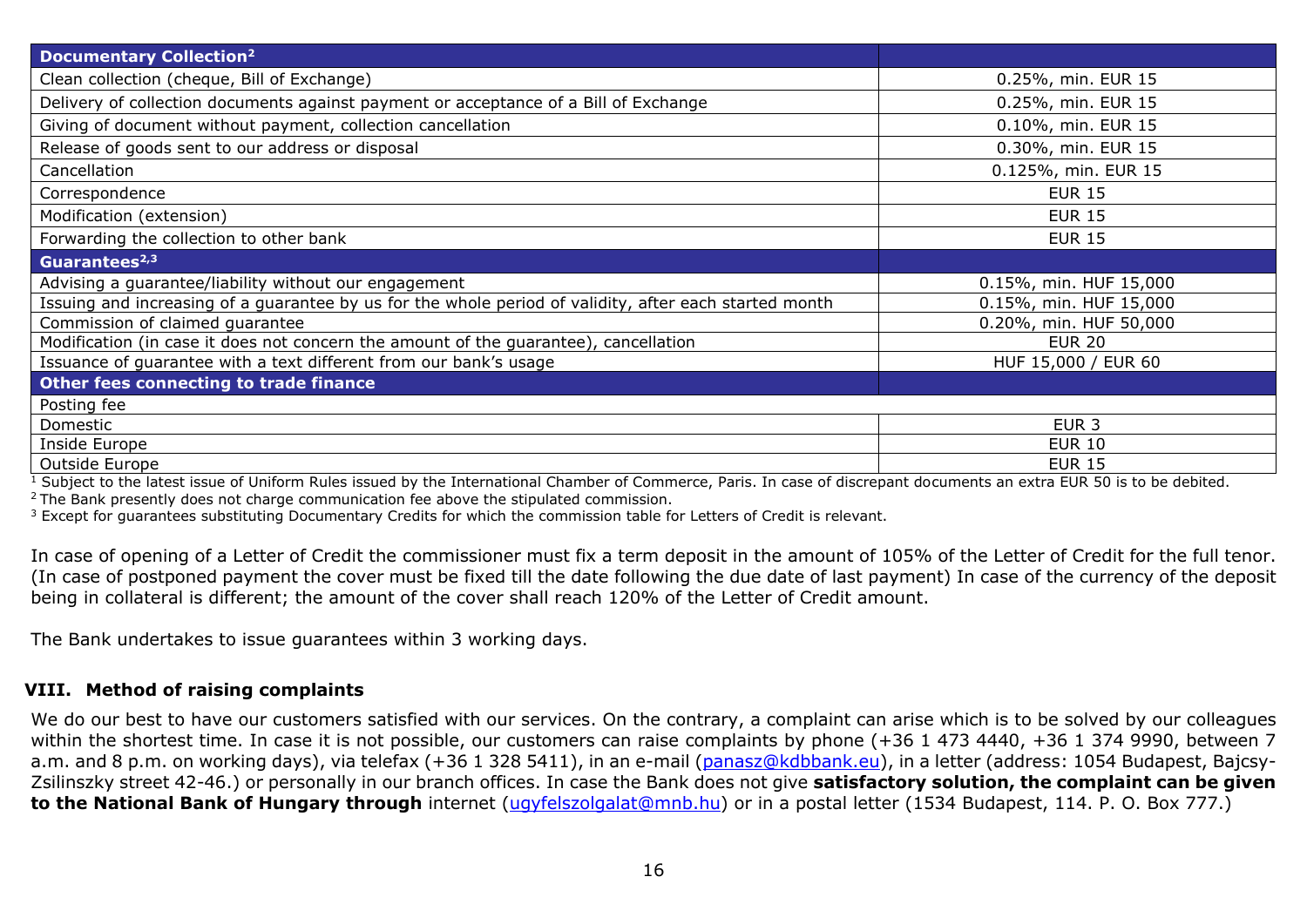# <span id="page-16-0"></span>**IX. VISA CHIP Business Card**

| <b>Account currency</b>                                                       | <b>HUF, EUR, USD</b>                                | <b>Due date</b>                                                          |
|-------------------------------------------------------------------------------|-----------------------------------------------------|--------------------------------------------------------------------------|
| Card issuance fee                                                             | HUF 16,054                                          | 1st working day in the month after pro-<br>ducing                        |
| Yearly fee from the 2nd year                                                  | HUF 16,054                                          | 1 <sup>st</sup> working day in 13 <sup>th</sup> month after is-<br>suing |
| Bankcard take over in our bank's branch offices                               | HUF <sub>0</sub>                                    |                                                                          |
| Postal charges of bankcard / PIN code to inland                               | HUF 1,019                                           |                                                                          |
| Postal charges of bankcard / PIN code abroad                                  | by FedEx / Hungarian Post tariff                    |                                                                          |
| Storage of bankcard / PIN code                                                | HUF 237/month                                       |                                                                          |
| Charges of repeated posting of bankcard / PIN<br>code                         | HUF 1,189                                           |                                                                          |
| Card reissue fee                                                              | HUF 2,378                                           | At fulfilment                                                            |
| Reprint of PIN code                                                           | <b>HUF 594</b>                                      | At fulfilment                                                            |
| Card expiration date                                                          | 3 years                                             |                                                                          |
| Card emergency issuance fee (10 working<br>days)                              | HUF 4,162                                           | At fulfilment                                                            |
| Bankcard cancellation fee                                                     | HUF <sub>0</sub>                                    | At fulfilment                                                            |
| Min. opening balance <sup>1</sup>                                             | HUF 50,000                                          |                                                                          |
| 24-hour cash withdrawal limit <sup>2</sup> (default setting)                  | HUF 200,000 / EUR 800 / USD 1,000                   |                                                                          |
| Maximum available 24-hour cash withdrawal<br>limit <sup>2</sup>               | HUF 1,000,000 / EUR 4,000 / USD 5,000               |                                                                          |
| 24-hour cash withdrawal transaction limit <sup>2</sup> (de-<br>fault setting) | 3 pcs                                               |                                                                          |
| Maximum available 24-hour cash withdrawal<br>transaction limit <sup>2</sup>   | 6 pcs                                               |                                                                          |
| 24-hour purchase limit <sup>2</sup> (default setting)                         | HUF 200,000 / EUR 800 / USD 1,000                   |                                                                          |
| Maximum available 24-hour purchase limit <sup>2</sup>                         | HUF 2,000,000 / EUR 8,000 / USD 10,000              |                                                                          |
| 24-hour purchase transaction limit <sup>2</sup> (default<br>setting)          | 10 <sub>pcs</sub>                                   |                                                                          |
| Maximum available 24-hour purchase transac-<br>tion limit <sup>2</sup>        | 20 pcs                                              |                                                                          |
| 24-hour virtual limit <sup>3</sup>                                            | HUF 75,000 / EUR 250 / USD 300                      |                                                                          |
| Maximum available 24-hour virtual limit <sup>3</sup>                          | HUF 400,000 / EUR 1,600 / USD 2,000                 |                                                                          |
| 24-hour virtual transaction <sup>3</sup> limit                                | 3 pcs                                               |                                                                          |
| Maximum available 24-hour virtual transaction <sup>3</sup><br>limit           | 10 <sub>pcs</sub>                                   |                                                                          |
| <b>Transaction fees</b>                                                       |                                                     |                                                                          |
| <b>General transactions</b>                                                   |                                                     |                                                                          |
| Purchase <sup>4</sup>                                                         | Special offer: 0.3%, max. HUF 800/year <sup>5</sup> | The debit date of transaction amount                                     |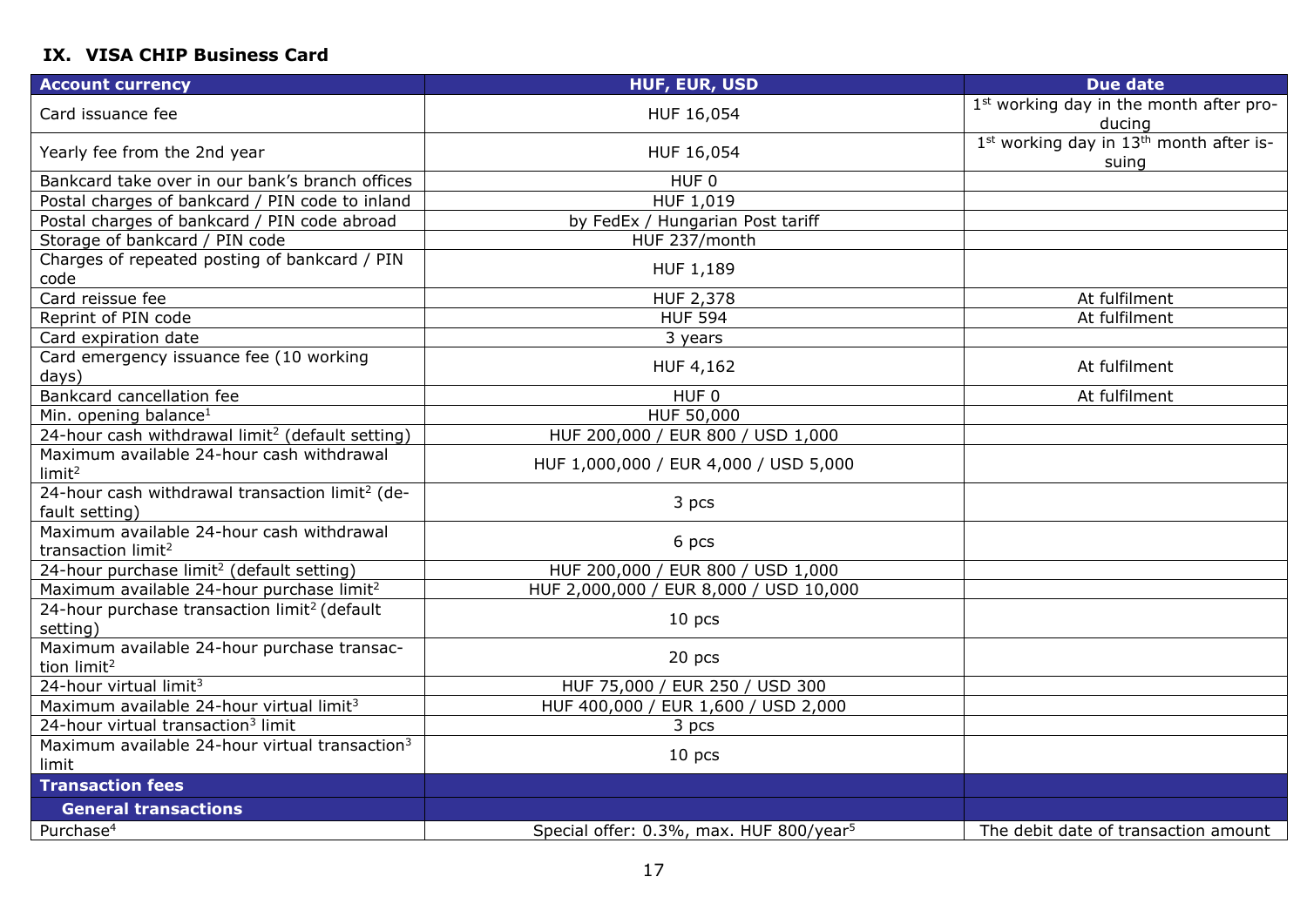| Cash withdrawal in own ATM                                                                 | HUF 237 + 0.237% min. HUF 475            | The debit date of transaction amount           |
|--------------------------------------------------------------------------------------------|------------------------------------------|------------------------------------------------|
| Cash withdrawal in other domestic ATM <sup>6</sup>                                         | HUF 237 + 0.237% min. HUF 713            | The debit date of transaction amount           |
| Cash withdrawal abroad in ATM (except EUR<br>cash withdrawal abroad in EEA country in ATM) | $1,427 + 0.118%$                         | The debit date of transaction amount           |
| EUR cash withdrawal abroad in EEA country in<br>ATM                                        | HUF 237 + 0.237% min. HUF 713            | The debit date of transaction amount           |
| Limit modification fee                                                                     | <b>HUF 178</b>                           | 1 <sup>st</sup> working day after modification |
| Balance inquiry in Hungary                                                                 | <b>HUF 59</b>                            | The date after inquiry                         |
| <b>Special transactions</b>                                                                |                                          |                                                |
| Cash withdrawal on POS in other bank or Post<br>office                                     | HUF 356 + 0.594% min. HUF 594            | The debit date of transaction amount           |
| Cash withdrawal abroad on POS (except EUR<br>cash withdrawal abroad in EEA country on POS) | HUF 2,378 + 0.118%                       | The debit date of transaction amount           |
| EUR cash withdrawal abroad in EEA country on<br><b>POS</b>                                 | HUF 356 + 0.594% min. HUF 594            | The debit date of transaction amount           |
| Other fees                                                                                 |                                          |                                                |
| Emergency card replacement                                                                 | EUR 261.62                               | At fulfilment                                  |
| Emergency cash advance                                                                     | EUR 202.16 (max. USD 1,000 can be taken) | At fulfilment                                  |
| Receding from emergency card replacement or<br>cash withdrawal                             | <b>EUR 65.4</b>                          |                                                |
| Copy of sales receipt                                                                      | HUF 5,946                                |                                                |
| <b>Extra services and their fees</b>                                                       |                                          |                                                |
| Card security SMS                                                                          | Included                                 |                                                |

 $1$  The Bank may require additional security deposit for the card issues.

<sup>2</sup>LIMIT can be modified upon customer's request as follows only in case of valid card security SMS control:

- Duplicate default settings are available without time limit
	- o Limit rising over the double of default settings but at most up to the maximum limit defined by the present List of Condition can be requested only for 15 days long period. After this period the default settings is to be enter into force.
	- o Over the maximum limit defined by the present List of Condition the Bank has the right to permit individually at most for 24 hours the Client's written application on limit increase presented 1 working day before.
	- o Lower limits can be requested without any time limit.

Limit modification possibilities (only during the working hours):

 $-$  via KDB Kontakt (+36 1 473 4440, +36 1 374 9990)

- via KDB NetBank (limited)
- in written form, applied in the KDB Branches

 $3A$  transaction during which the bankcard physically does not participate in, the bankcard holder provides the bankcard data verbally, in written or electronic way needed for fulfillment of transaction to the merchant. Virtual transaction can be done in letter, by phone (Mo/To transaction) or by purchase via internet (payment settlement of goods or services).

<sup>4</sup> The applied exchange rate is defined by the 9.9 point of the General Terms and Conditions Regarding VISA CHIP Debit Card.

<sup>5</sup> The regular fee of the transaction is 0.3% max. HUF 6,000. The Bank charged the discounted fee announced in List of Conditions instead of regular fee. The special offer is valid until withdrawal. From calculation point of view the renewed and replaced cards are considered as same cards. Same card means the new card issued for the same cardholder in case of lost or stolen and/or expired cards, attached to the same payment account with same card product.

<sup>6</sup> In case of domestic cash withdrawal in foreign currency from other bank's ATM the fee defined for the cash withdrawal from ATM abroad shall be applied.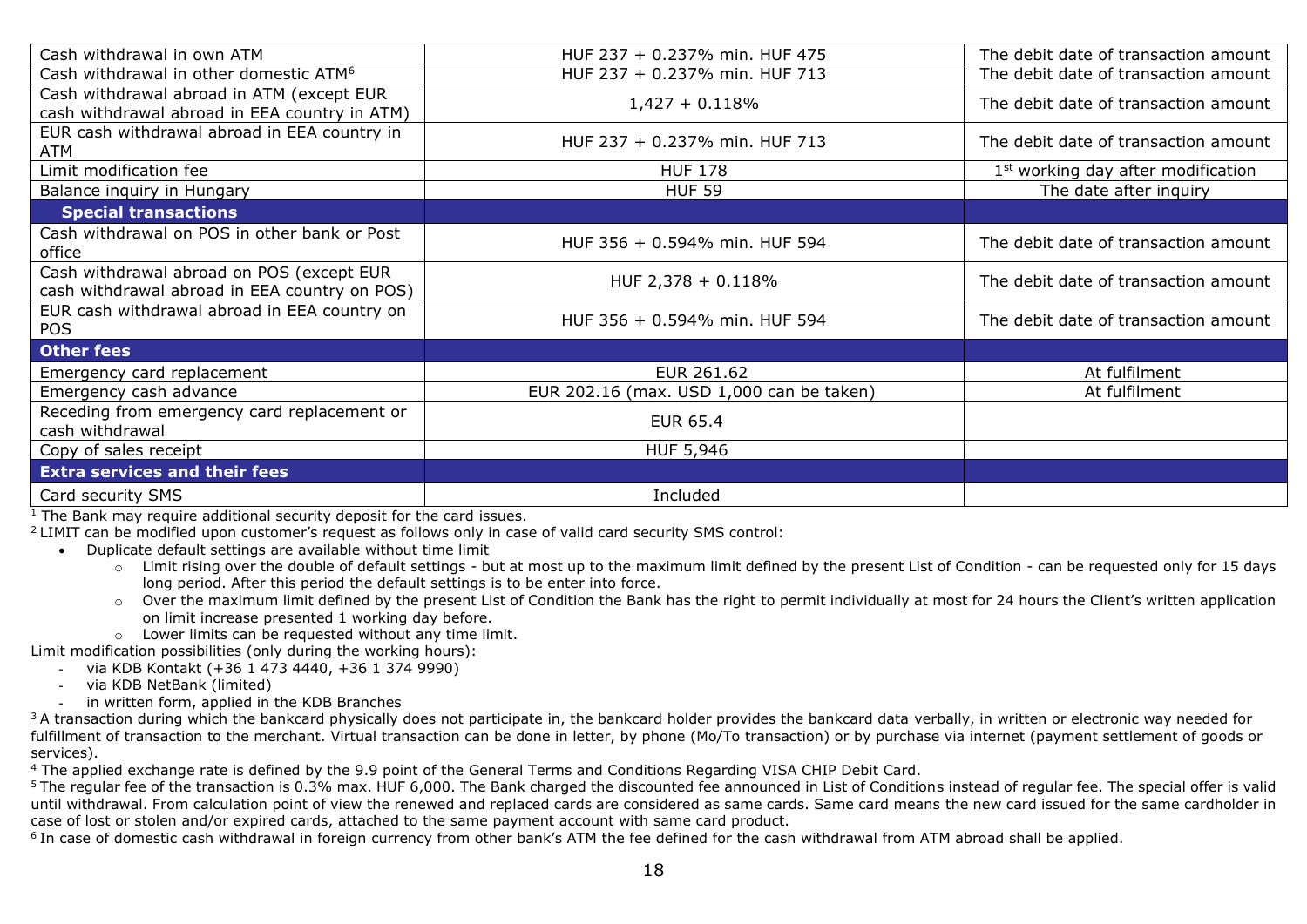# <span id="page-18-0"></span>**X. Account packages for Small and Medium-sized Entrepreneurs**

#### **1. Account package Micro 4**

<span id="page-18-1"></span>

| <b>Account keeping services</b>                                                                         |                                  |
|---------------------------------------------------------------------------------------------------------|----------------------------------|
| Package fee (HUF/month)                                                                                 | <b>HUF 557</b>                   |
| Minimum open balance                                                                                    |                                  |
| Paper-based monthly statement fee                                                                       | HUF 0                            |
| Fee of account package type change <sup>1</sup>                                                         | HUF 3,274                        |
| <b>Financial services</b>                                                                               |                                  |
| Domestic HUF transfer                                                                                   |                                  |
| Paper based order                                                                                       | 0.769%, min. HUF 532 max. 53,383 |
| KDB PC Kontakt order, in case of instant domestic HUF payment order re-<br>quirements are not fulfilled | 0.769%, min. HUF 532 max. 53,383 |
| KDB PC Kontakt order, in case of fulfill the requirements of instant do-<br>mestic HUF payment order    | 0.769%, min. HUF 532 max. 53,383 |
| KDB NetBank order, in case of instant domestic HUF payment order re-<br>quirements are not fulfilled    | 0.769%, min. HUF 291 max. 53,383 |
| KDB NetBank order, in case of fulfill the requirements of instant domestic<br>HUF payment order         | 0.769%, min. HUF 291 max. 53,383 |
| <b>Electronic banking services</b>                                                                      |                                  |
| <b>KDB NetBank</b>                                                                                      | HUF <sub>0</sub>                 |
| <b>KDB Kontakt</b>                                                                                      | HUF <sub>0</sub>                 |
| <b>Bankcard services</b>                                                                                |                                  |
| VISA Business debit card annual fee (optional)                                                          | <b>HUF 5,284</b>                 |

<sup>1</sup> Shift on other package or standard payment account

At least 3 outgoing domestic HUF transfer or/and cash withdrawal must be initiated and fulfilled on monthly basis from the account to which account package Micro **4** is connected.

In case the upon defined precondition would not be fulfilled in any month passed the Bank will charge - in additional to the monthly package fee - account keeping fee, the amount of which is equal to the valid monthly standard fee defined in chapter II.

The account keeping fee is to be charged on the last banking day of the month in which the precondition has not fulfilled.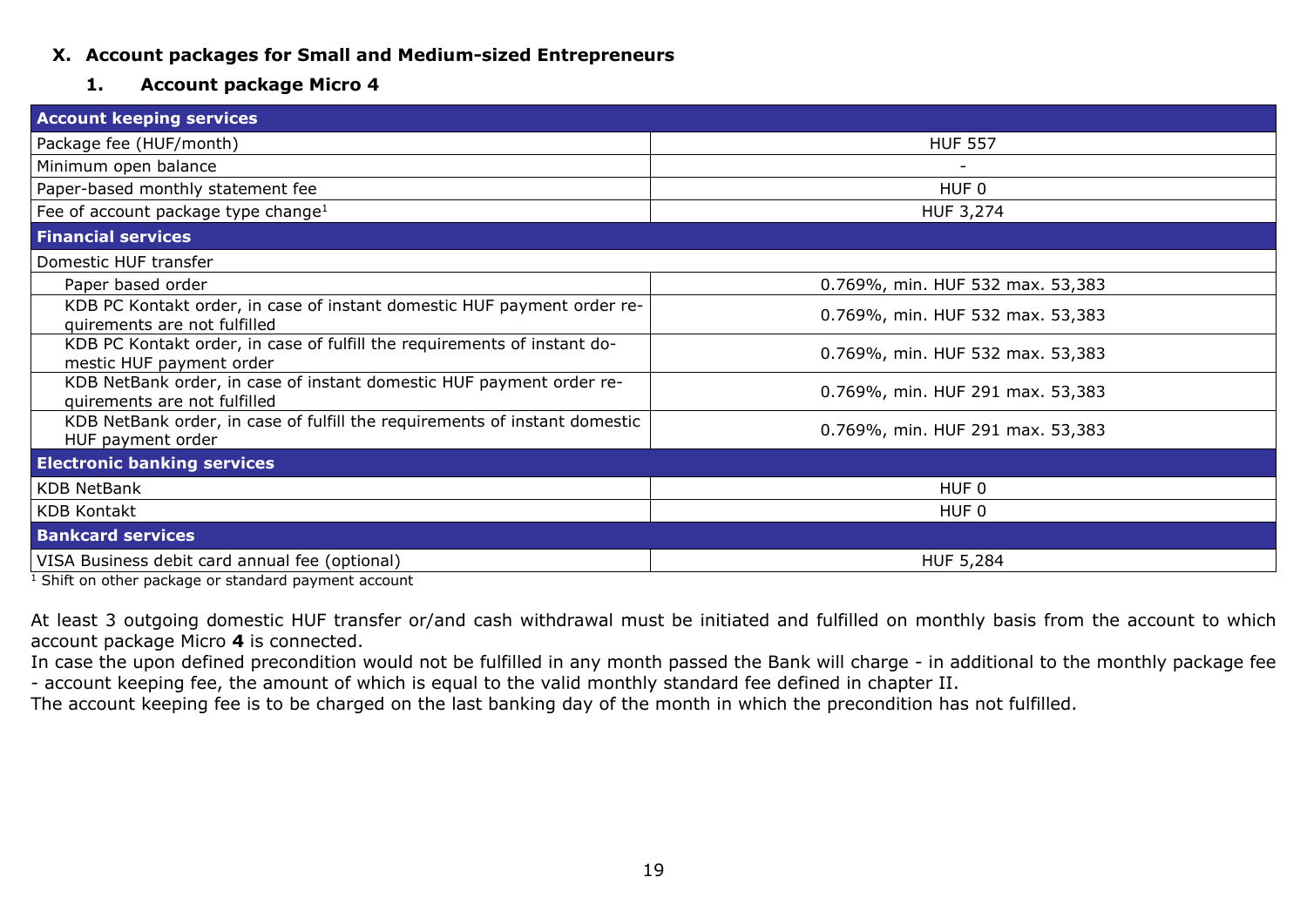# **2. Account package Electronic 5**

<span id="page-19-0"></span>

| <b>Account keeping services</b>                                                                                      |                                      |
|----------------------------------------------------------------------------------------------------------------------|--------------------------------------|
| Package fee (HUF/month)                                                                                              | HUF 7,056                            |
| Minimum open balance                                                                                                 |                                      |
| Paper-based monthly statement fee                                                                                    | HUF 0                                |
| Fee of account package type change <sup>1</sup>                                                                      | HUF 3,274                            |
| <b>Financial services</b>                                                                                            |                                      |
| Domestic HUF transfer                                                                                                |                                      |
| Paper based order                                                                                                    | 0.802%, min. HUF 665 max. HUF 66,729 |
| KDB PC Kontakt or KDB NetBank order, in case of instant domestic HUF<br>payment order requirements are not fulfilled | 0.422%, min. HUF 65 max. HUF 6,672   |
| KDB PC Kontakt or KDB NetBank order, in case of fulfill the requirements<br>of instant domestic HUF payment order    | 0.422%, min. HUF 65 max. HUF 6,672   |
| <b>Electronic banking services</b>                                                                                   |                                      |
| <b>KDB NetBank</b>                                                                                                   | HUF <sub>0</sub>                     |
| KDB PC Kontakt Midi <sup>2</sup> contracting fee                                                                     | HUF 5,015 +VAT                       |
| KDB PC Kontakt Midi monthly fee                                                                                      | HUF <sub>0</sub>                     |
| <b>Bankcard SMS</b>                                                                                                  | HUF <sub>0</sub>                     |
| <b>KDB Kontakt</b>                                                                                                   | HUF <sub>0</sub>                     |
| <b>Bankcard services</b>                                                                                             |                                      |
| VISA Business debit card annual fee <sup>3</sup>                                                                     | HUF 0                                |

 $1$  Shift on other package or standard payment account

<sup>2</sup> Optionally applicable service

 $3$  One piece of bankcard is free of charge in the package.

Conditions not defined here can be found in chapter I-IX., XI.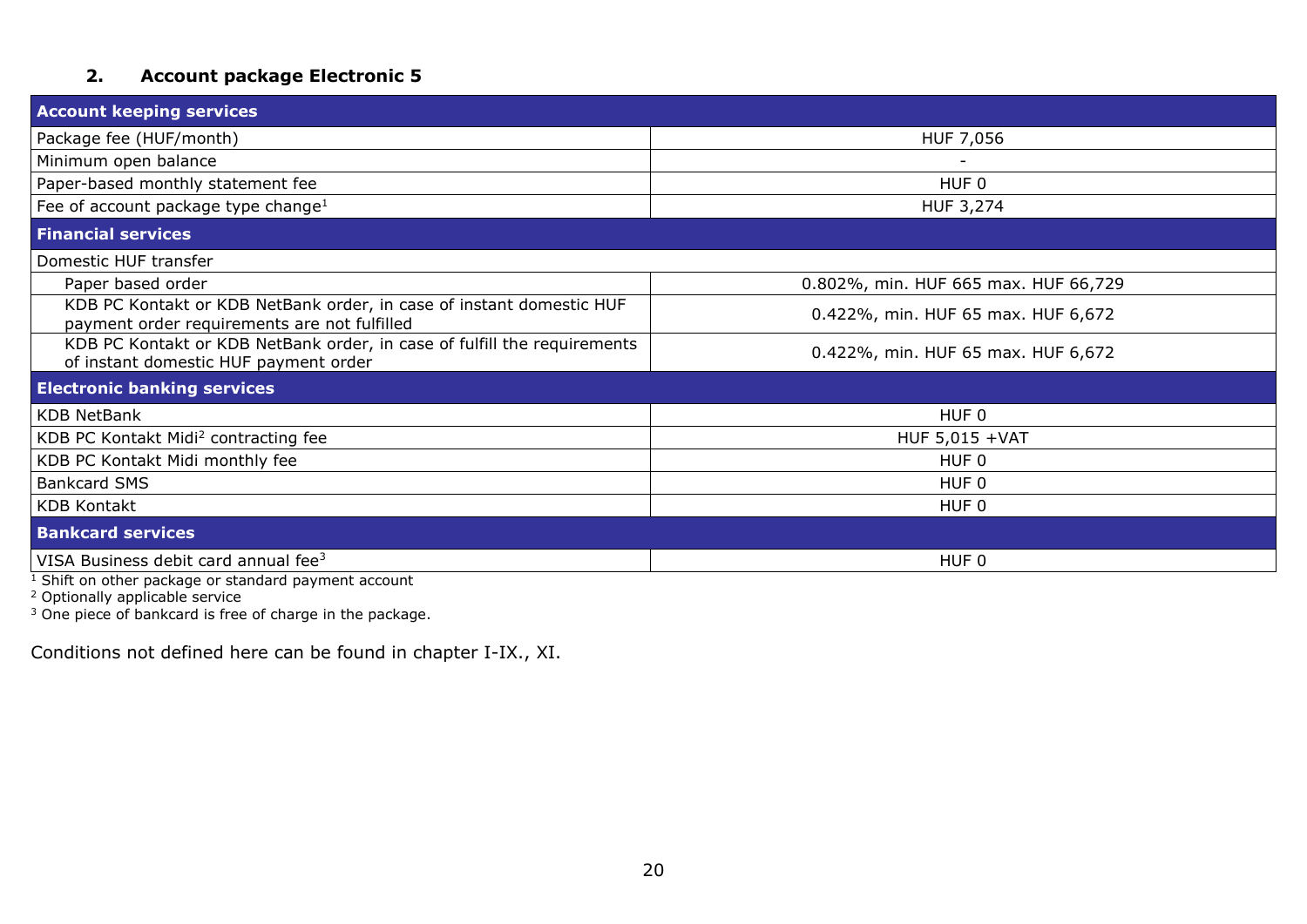# <span id="page-20-0"></span>**XI. Cut-off time and execution dates of payment orders**

| <b>Transactions</b>                                                                                       | <b>Currency</b> | <b>Cut-off Time</b>                        | <b>Fulfillment</b>                                   |                                                             |
|-----------------------------------------------------------------------------------------------------------|-----------------|--------------------------------------------|------------------------------------------------------|-------------------------------------------------------------|
|                                                                                                           |                 |                                            | <b>Debit date</b>                                    | Credit date <sup>1</sup>                                    |
|                                                                                                           |                 |                                            | <b>Cash transactions</b>                             |                                                             |
| Cash deposit                                                                                              | HUF, FCY        | During cash desk hours                     |                                                      | Immediately after take over                                 |
| Cash withdrawal                                                                                           | HUF, FCY        | During cash desk hours                     | Subject day                                          |                                                             |
| Bulk cash deposit                                                                                         | HUF, FCY        | During cash desk hours                     |                                                      | Immediately after take over <sup>2</sup>                    |
| Night safety box                                                                                          | HUF, FCY        |                                            |                                                      | Immediately after take over <sup>2</sup>                    |
|                                                                                                           |                 |                                            | Internal transfer and cross-border internal transfer |                                                             |
| In branches                                                                                               |                 |                                            |                                                      |                                                             |
| Same currency                                                                                             | HUF, FCY        | During cash desk hours                     | Subject day                                          | Subject day                                                 |
| T day conversion                                                                                          | HUF, FCY        | During cash desk hours                     | Subject day                                          | Subject day                                                 |
|                                                                                                           |                 | 9:30 a.m.                                  | 2 <sup>nd</sup> banking day after subject day        | Debit date                                                  |
| T+2 days conversion                                                                                       | HUF, FCY        | From $9:30$ a.m. during<br>cash desk hours | 3rd banking day after subject day                    | Debit date                                                  |
| Term deposit fix-<br>ing/breaking                                                                         | HUF, FCY        | During cash desk hours                     | Subject day                                          | Subject day                                                 |
| Electronic channels <sup>3</sup>                                                                          |                 |                                            |                                                      |                                                             |
| Same currency, in case                                                                                    |                 | 20:00                                      | Subject day                                          | Subject day, in 4 hours after take-over                     |
| of instant domestic HUF<br>payment order require-<br>ments are not fulfilled                              | <b>HUF</b>      | 20:00-24:00                                | Banking day after subject day                        | Debit date, in 4 hours after take-over                      |
| Same currency, in case<br>of fulfill the requirements<br>of instant domestic HUF<br>payment order         | <b>HUF</b>      | $0:00 - 24:00$                             | Subject day                                          | Subject day <sup>7</sup> , in 5 seconds after take-<br>over |
|                                                                                                           | <b>FCY</b>      | 20:00                                      | Subject day                                          | Subject day                                                 |
| Same currency                                                                                             |                 | 20:00-24:00                                | Banking day after subject day                        | Debit date                                                  |
| T day conversion, in case<br>of instant domestic HUF<br>payment order require-<br>ments are not fulfilled | HUF, FCY        | Banking day<br>08:30-15:00                 | Subject day                                          | Subject day                                                 |
| T day conversion, in case<br>of fulfill the requirements<br>of instant domestic HUF<br>payment order      | HUF, FCY        | $0:00 - 24:00$                             | Subject day                                          | Subject day <sup>7</sup> , in 5 seconds after take-<br>over |
| T+2 days conversion                                                                                       | HUF, FCY        | $9:30$ a.m.                                | 2 <sup>nd</sup> banking day after subject day        | Debit date                                                  |
|                                                                                                           |                 | 9:30-24:00                                 | 3rd banking day after subject day                    | Debit date                                                  |
|                                                                                                           |                 | 9:30 a.m.                                  | banking day after subject day                        | Debit date                                                  |
| T+1 days conversion                                                                                       | HUF, EUR        | 9:30-24:00                                 | 2 <sup>nd</sup> banking day after subject day        | Debit date                                                  |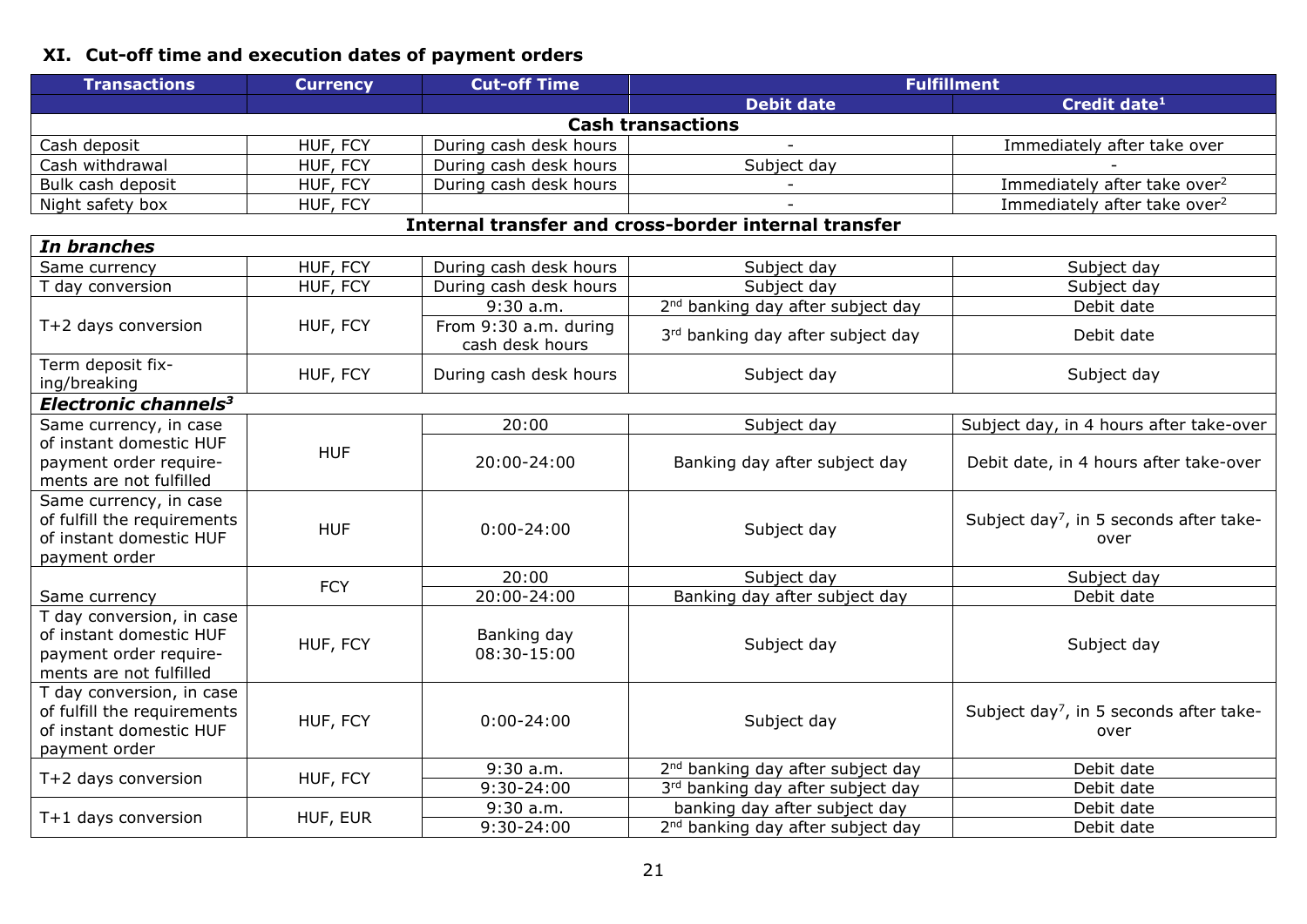| Domestic HUF group<br>transfer                                                                     | <b>HUF</b> | 7:30-15:30                 | Subject day                                     | Subject day, in 4 hours after take-over                                           |
|----------------------------------------------------------------------------------------------------|------------|----------------------------|-------------------------------------------------|-----------------------------------------------------------------------------------|
| Term deposit fixing /<br>breaking <sup>4</sup>                                                     | HUF, FCY   | 20:00                      | Subject day                                     | Subject day                                                                       |
| Set up / cancellation of<br>hold funds                                                             | HUF, FCY   | 20:00                      | Subject day                                     | Subject day                                                                       |
|                                                                                                    |            |                            | <b>External HUF payments without conversion</b> |                                                                                   |
| In branches                                                                                        |            |                            |                                                 |                                                                                   |
| Transfer order                                                                                     | <b>HUF</b> | During cash desk hours     | Subject day                                     | Banking day after debit date                                                      |
| VIBER transfer order                                                                               | <b>HUF</b> | 15:00                      | Subject day                                     | Subject day                                                                       |
| Value date transfer order                                                                          | <b>HUF</b> | During cash desk hours     | Value date                                      | Banking day after debit date                                                      |
| Value date VIBER trans-<br>fer order                                                               | <b>HUF</b> | During cash desk hours     | Value date                                      | Value date                                                                        |
| Door-to-door payment<br>order                                                                      | <b>HUF</b> | 9:00 a.m.                  | Subject day                                     |                                                                                   |
| Electronic channels <sup>3</sup>                                                                   |            |                            |                                                 |                                                                                   |
| Transfer order, in case of                                                                         |            | 7:00-16:30 <sup>5</sup>    | Subject day                                     |                                                                                   |
| instant domestic HUF<br>payment order require-<br>ments are not fulfilled                          | <b>HUF</b> | $16:30-$                   | Banking day after subject day                   | Subject day, in 4 hours after take-over<br>Debit date, in 4 hours after take over |
| Transfer order, in case of<br>fulfill the requirements of<br>instant domestic HUF<br>payment order | <b>HUF</b> | $0:00 - 24:00$             | Subject day                                     | Subject day <sup>7</sup> , in 5 seconds after take-<br>over                       |
| VIBER transfer order                                                                               | <b>HUF</b> | Banking day<br>08:30-15:00 | Subject day                                     | Subject day, in 4 hours after take over                                           |
| Value date transfer order                                                                          | <b>HUF</b> | 24:00                      | Value date                                      | Debit date                                                                        |
| Value date VIBER trans-<br>fer order                                                               | <b>HUF</b> | During cash desk hours     | Value date                                      | Debit date                                                                        |
| Domestic HUF group<br>transfer                                                                     | <b>HUF</b> | 7:30-15:30                 | Subject day                                     | Subject day, in 4 hours after take-over                                           |
| Door-to-door payment<br>order                                                                      | <b>HUF</b> | 9:00 a.m.                  | Subject day                                     |                                                                                   |
|                                                                                                    |            |                            | <b>Credit of HUF transfer</b>                   |                                                                                   |
| Transfer order (GIRO)                                                                              | <b>HUF</b> | 18:00                      | $\overline{\phantom{a}}$                        |                                                                                   |
| Instant domestic HUF<br>payment order                                                              | <b>HUF</b> | $0:00 - 24:00$             |                                                 | Immediately after credit on the Bank's<br>account                                 |
| VIBER transfer order                                                                               | <b>HUF</b> | 17:00                      |                                                 |                                                                                   |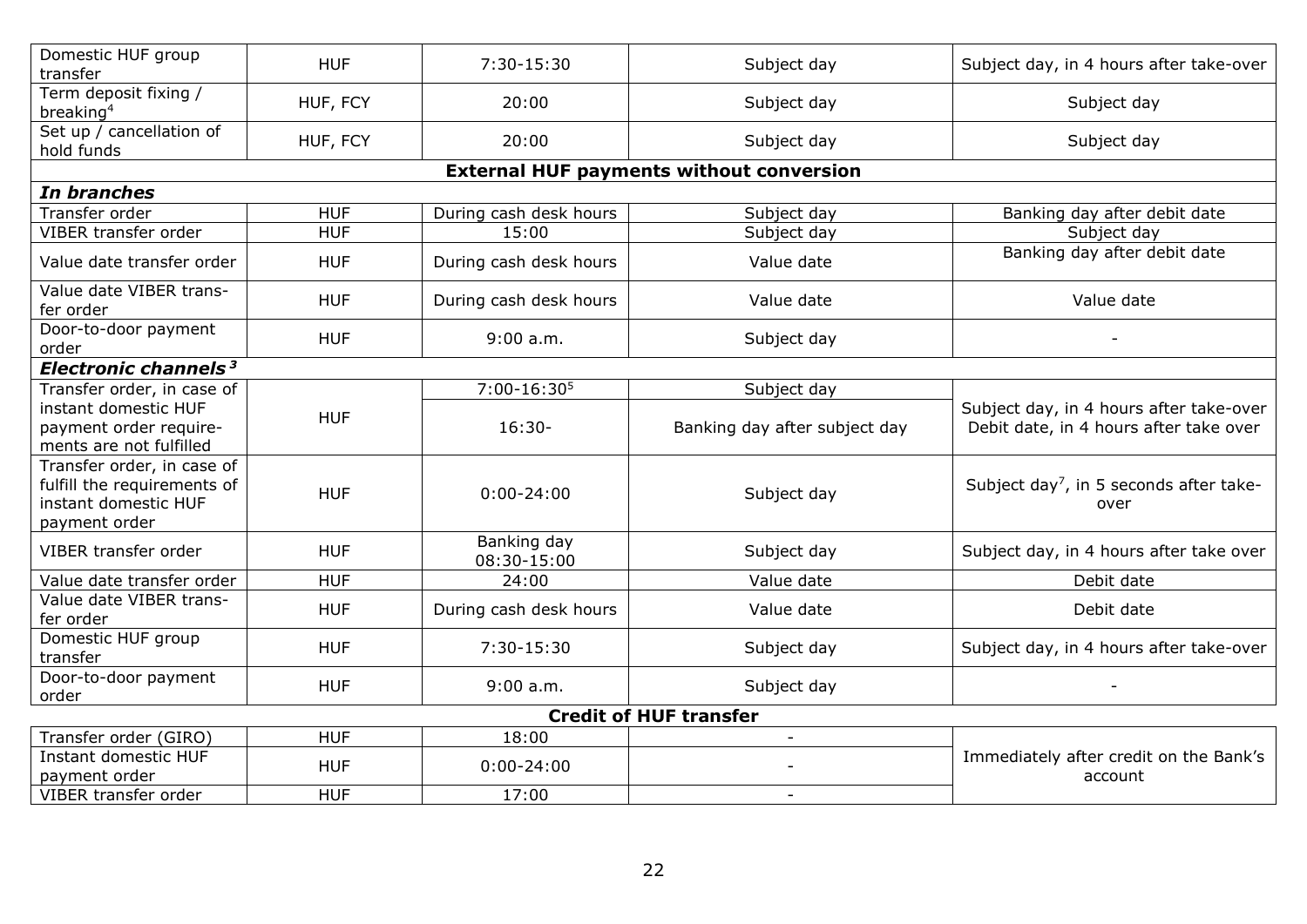# **External foreign currency transfer without conversion**

| In branches                                   |                    |                                                      |                                               |                              |
|-----------------------------------------------|--------------------|------------------------------------------------------|-----------------------------------------------|------------------------------|
| Transfer order to EEA                         |                    | $9:30$ a.m.                                          | banking day after subject day                 |                              |
| country                                       | <b>EUR</b>         | From 9:30 a.m. during                                | 2 <sup>nd</sup> banking day after subject day | on debit date                |
|                                               |                    | cash desk hours                                      |                                               |                              |
| Urgent EUR transfer or-<br>der to EEA country | <b>EUR</b>         | 1 hour before end of<br>Cash desk hours <sup>6</sup> | Subject day                                   | on debit date                |
| Transfer order to not EEA                     |                    | 9:30 a.m.                                            | 2 <sup>nd</sup> banking day after subject day |                              |
| country                                       | <b>EUR</b>         | From 9:30 a.m. during<br>cash desk hours             | 3rd banking day after subject day             |                              |
| Transfer order to EEA                         |                    | $9:30$ a.m.                                          | 3rd banking day after subject day             |                              |
| country                                       | SEK, NOK, DKK      | From 9:30 a.m. during<br>cash desk hours             | 4 <sup>th</sup> banking day after subject day | banking day after debit date |
| Transfer order to EEA                         |                    | $9:30$ a.m.                                          | 2 <sup>nd</sup> banking day after subject day |                              |
| country                                       | Other EEA-currency | From 9:30 a.m. during<br>cash desk hours             | 3rd banking day after subject day             | banking day after debit date |
| Transfer order to not EEA                     |                    | $9:30$ a.m.                                          | 3rd banking day after subject day             |                              |
| country                                       | SEK, NOK, DKK      | From 9:30 a.m. during<br>cash desk hours             | 4 <sup>th</sup> banking day after subject day |                              |
| Transfer order to not EEA                     |                    | $9:30$ a.m.                                          | 2 <sup>nd</sup> banking day after subject day |                              |
| country                                       | Other EEA currency | From 9:30 a.m. during<br>cash desk hours             | 3rd banking day after subject day             |                              |
| Transfer order to EEA                         | <b>JPY</b>         | 9:30 a.m.                                            | 3rd banking day after subject day             | banking day after debit date |
| country                                       |                    | From 9:30 a.m. during<br>cash desk hours             | 4 <sup>th</sup> banking day after subject day |                              |
| Transfer order to EEA                         | Other not EEA cur- | $9:30$ a.m.                                          | 2 <sup>nd</sup> banking day after subject day |                              |
| country                                       | rency              | From 9:30 a.m. during<br>cash desk hours             | 3rd banking day after subject day             | banking day after debit date |
| Transfer order to not EEA                     |                    | 9:30a.m.                                             | 3rd banking day after subject day             |                              |
| country                                       | <b>JPY</b>         | From 9:30 a.m. during<br>cash desk hours             | 4 <sup>th</sup> banking day after subject day |                              |
| Transfer order to not EEA                     | Other not EEA cur- | 9:30 a.m.                                            | 2 <sup>nd</sup> banking day after subject day |                              |
| country                                       | rency              | From 9:30 a.m. during<br>cash desk hours             | 3rd banking day after subject day             |                              |
| Electronic channels <sup>3</sup>              |                    |                                                      |                                               |                              |
| Transfer order to EEA                         | <b>EUR</b>         | 9:30 a.m.                                            | banking day after subject day                 | on debit date                |
| country                                       |                    | $9:30 - 24:00$                                       | 2 <sup>nd</sup> banking day after subject day |                              |
| Urgent EUR transfer or-<br>der to EEA country | <b>EUR</b>         | 1 hour before end of<br>Cash desk hours <sup>6</sup> | Subject day                                   | on debit date                |
| Transfer order to not EEA                     | <b>EUR</b>         | 9:30 a.m.                                            | 2 <sup>nd</sup> banking day after subject day |                              |
| country                                       |                    | $9:30 - 24:00$                                       | 3rd banking day after subject day             |                              |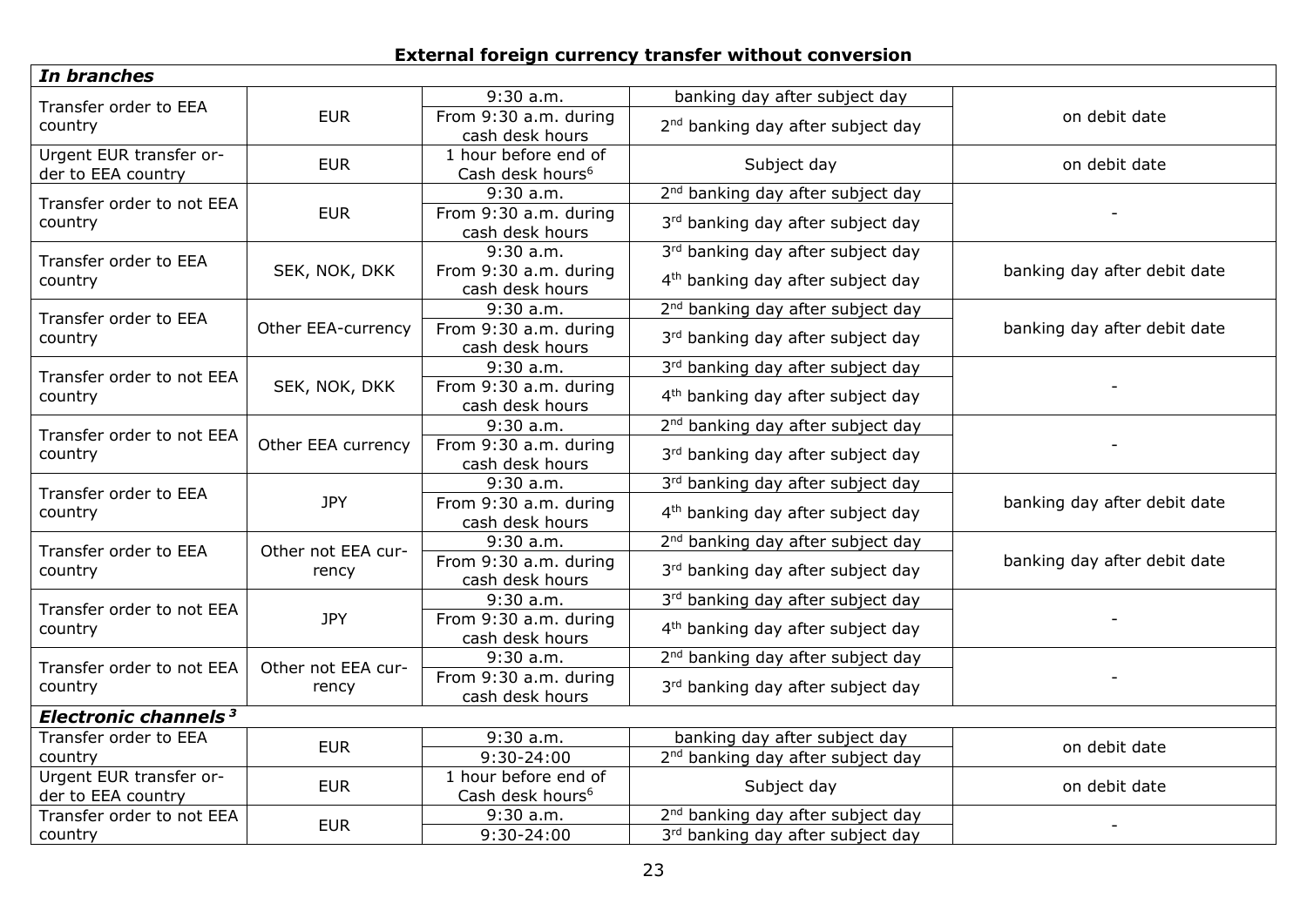| Transfer order to EEA     | SEK, NOK, DKK       | 9:30 a.m.                    | 3rd banking day after subject day                  |                              |  |
|---------------------------|---------------------|------------------------------|----------------------------------------------------|------------------------------|--|
| country                   |                     | 9:30-24:00                   | 4 <sup>th</sup> banking day after subject day      | banking day after debit date |  |
| Transfer order to EEA     | Other EEA currency  | $9:30$ a.m.                  | 2 <sup>nd</sup> banking day after subject day      |                              |  |
| country                   |                     | 9:30-24:00                   | 3rd banking day after subject day                  | banking day after debit date |  |
| Transfer order to not EEA | SEK, NOK, DKK       | $9:30$ a.m.                  | 3rd banking day after subject day                  |                              |  |
| country                   |                     | 9:30-24:00                   | 4 <sup>th</sup> banking day after subject day      |                              |  |
| Transfer order to not EEA | Other EEA currency  | $9:30$ a.m.                  | 2 <sup>nd</sup> banking day after subject day      |                              |  |
| country                   |                     | 9:30-24:00                   | 3rd banking day after subject day                  |                              |  |
| Transfer order to EEA     | <b>JPY</b>          | $9:30$ a.m.                  | 3rd banking day after subject day                  |                              |  |
| country                   |                     | 9:30-24:00                   | 4 <sup>th</sup> banking day after subject day      | banking day after debit date |  |
| Transfer order to EEA     | Other not EEA       | $9:30$ a.m.                  | 2 <sup>nd</sup> banking day after subject day      | banking day after debit date |  |
| country                   | country             | 9:30-24:00                   | 3rd banking day after subject day                  |                              |  |
| Transfer order not to EEA | <b>JPY</b>          | $9:30$ a.m.                  | 3rd banking day after subject day                  |                              |  |
| country                   |                     | 9:30-24:00                   | 4 <sup>th</sup> banking day after subject day      |                              |  |
| Transfer order not to EEA | Other not EEA       | 9:30 a.m.                    | 2 <sup>nd</sup> banking day after subject day      |                              |  |
| country                   | country             | $9:30 - 24:00$               | 3rd banking day after subject day                  |                              |  |
|                           |                     |                              | External foreign currency transfer with conversion |                              |  |
| In branches               |                     |                              |                                                    |                              |  |
|                           |                     | $9:30$ a.m.                  | banking day after subject day                      |                              |  |
| Transfer order to EEA     | HUF/EUR             | From 9:30 a.m. during        |                                                    | on debit date                |  |
| country                   |                     | cash desk hours              | 2 <sup>nd</sup> banking day after subject day      |                              |  |
| Urgent EUR transfer or-   |                     | 1 hour before end of         | Subject day                                        | on debit date                |  |
| der to EEA country        |                     | Cash desk hours <sup>6</sup> |                                                    |                              |  |
| Transfer order not to EEA |                     | 9:30a.m.                     | 2 <sup>nd</sup> banking day after subject day      |                              |  |
| country                   | HUF/EUR             | From 9:30 a.m. during        | 3rd banking day after subject day                  |                              |  |
|                           |                     | cash desk hours              |                                                    |                              |  |
| Transfer order to EEA     | Other EEA currency/ | 9:30 a.m.                    | 3rd banking day after subject day                  |                              |  |
| country                   | SEK, NOK, DKK       | From 9:30 a.m. during        | 4 <sup>th</sup> banking day after subject day      | banking day after debit date |  |
|                           |                     | cash desk hours              |                                                    |                              |  |
| Transfer order not to EEA | Other EEA currency/ | $9:30$ a.m.                  | 3rd banking day after subject day                  |                              |  |
| country                   | SEK, NOK, DKK       | From 9:30 a.m. during        | 4 <sup>th</sup> banking day after subject day      |                              |  |
|                           |                     | cash desk hours              |                                                    |                              |  |
| Transfer order to EEA     | Other EEA currency/ | 9:30a.m.                     | 2 <sup>nd</sup> banking day after subject day      |                              |  |
| country                   | Other EEA currency  | From 9:30 a.m. during        | 3rd banking day after subject day                  | banking day after debit date |  |
|                           |                     | cash desk hours              |                                                    |                              |  |
| Transfer order not to EEA | Other EEA currency/ | $9:30$ a.m.                  | 2 <sup>nd</sup> banking day after subject day      |                              |  |
| country                   | Other EEA currency  | From 9:30 a.m. during        | 3rd banking day after subject day                  |                              |  |
|                           |                     | cash desk hours              |                                                    |                              |  |
| Transfer order to EEA     |                     | $9:30$ a.m.                  | 3rd banking day after subject day                  |                              |  |
|                           | EEA currency/ JPY   | From 9:30 a.m. during        | 4 <sup>th</sup> banking day after subject day      | banking day after debit date |  |
| country                   |                     |                              | cash desk hours                                    |                              |  |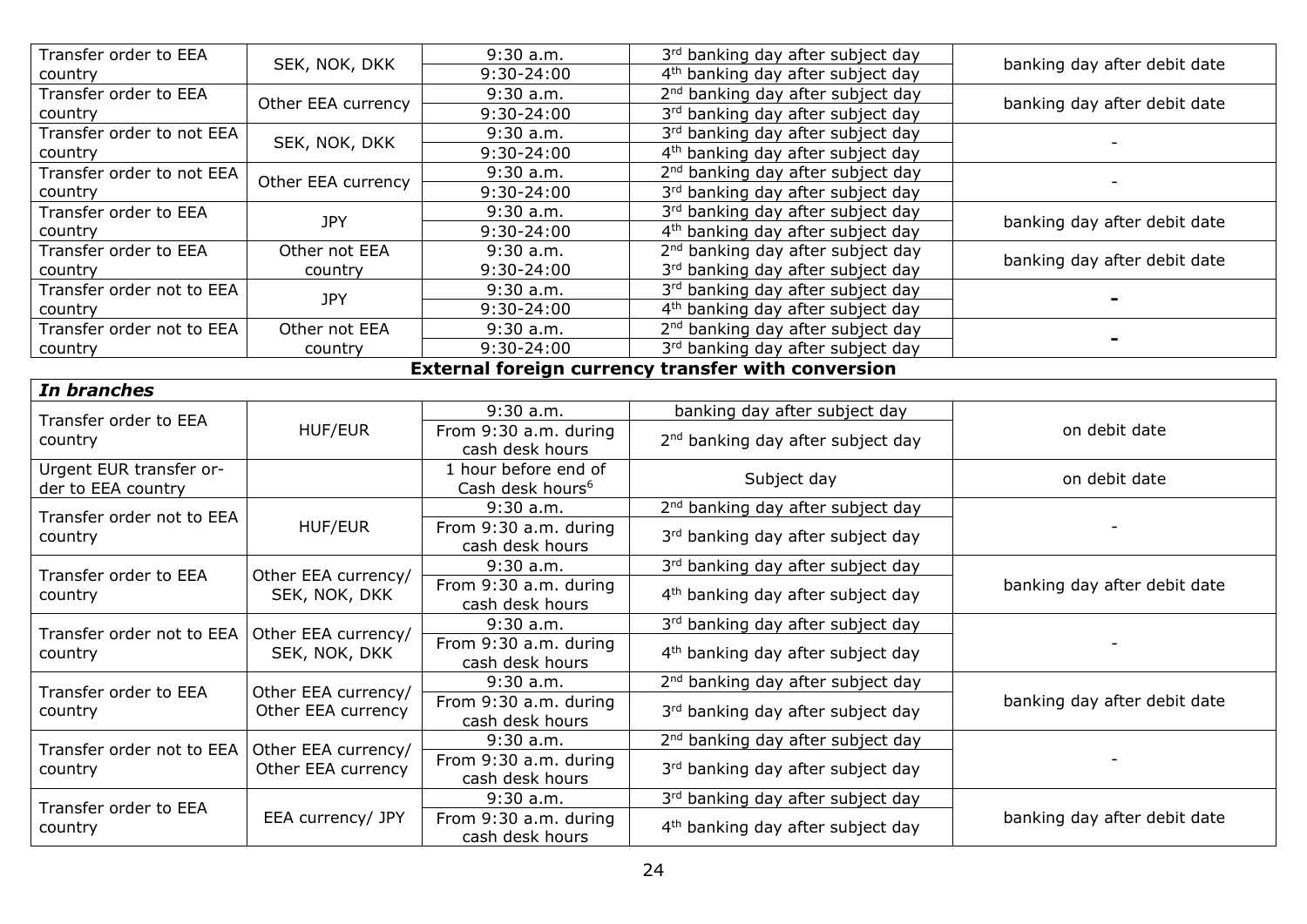| Transfer order to EEA                           | EEA currency/               | $9:30$ a.m.                                          | 2 <sup>nd</sup> banking day after subject day |                              |
|-------------------------------------------------|-----------------------------|------------------------------------------------------|-----------------------------------------------|------------------------------|
| country                                         | Other not EEA cur-<br>rency | From 9:30 a.m. during<br>cash desk hours             | 3rd banking day after subject day             | banking day after debit date |
| Transfer order to EEA                           | Other not EEA cur-          | $9:30$ a.m.                                          | 2 <sup>nd</sup> banking day after subject day |                              |
| country                                         | rency / EEA cur-<br>rency   | From 9:30 a.m. during<br>cash desk hours             | 3rd banking day after subject day             | banking day after debit date |
| Transfer order not to EEA                       |                             | $9:30$ a.m.                                          | 3rd banking day after subject day             |                              |
| country                                         | EEA currency/ JPY           | From 9:30 a.m. during<br>cash desk hours             | 4 <sup>th</sup> banking day after subject day |                              |
| Transfer order not to EEA   EEA currency/ Other |                             | $9:30$ a.m.                                          | 2 <sup>nd</sup> banking day after subject day |                              |
| country                                         | not EEA currency            | From 9:30 a.m. during<br>cash desk hours             | 3rd banking day after subject day             |                              |
| Electronic channels <sup>3</sup>                |                             |                                                      |                                               |                              |
| Transfer order to EEA                           | HUF/EUR                     | $9:30$ a.m.                                          | banking day after subject day                 | on debit date                |
| country                                         |                             | 9:30-24:00                                           | 2 <sup>nd</sup> banking day after subject day |                              |
| Urgent EUR transfer or-<br>der to EEA country   |                             | 1 hour before end of<br>Cash desk hours <sup>6</sup> | Subject day                                   | on debit date                |
| Transfer order not to EEA                       |                             | 9:30 a.m.                                            | 2 <sup>nd</sup> banking day after subject day |                              |
| country                                         | <b>HUF/EUR</b>              | 9:30-24:00                                           | 3rd banking day after subject day             |                              |
| Transfer order to EEA                           | Other EEA currency/         | 9:30a.m.                                             | 3rd banking day after subject day             | banking day after debit date |
| country                                         | SEK, NOK, DKK               | 9:30-24:00                                           | 4 <sup>th</sup> banking day after subject day |                              |
| Transfer order not to EEA                       | Other EEA currency/         | $9:30$ a.m.                                          | 3rd banking day after subject day             |                              |
| country                                         | SEK, NOK, DKK               | 9:30-24:00                                           | 4 <sup>th</sup> banking day after subject day |                              |
| Transfer order to EEA                           | Other EEA currency/         | $9:30$ a.m.                                          | 2 <sup>nd</sup> banking day after subject day | banking day after debit date |
| country                                         | Other EEA currency          | 9:30-24:00                                           | 3rd banking day after subject day             |                              |
| Transfer order not to EEA                       | Other EEA currency/         | $9:30$ a.m.                                          | 2 <sup>nd</sup> banking day after subject day |                              |
| country                                         | Other EEA currency          | 9:30-24:00                                           | 3rd banking day after subject day             |                              |
| Transfer order to EEA                           | EEA currency/ JPY           | $9:30$ a.m.                                          | 3rd banking day after subject day             | banking day after debit date |
| country                                         |                             | 9:30-24:00                                           | 4 <sup>th</sup> banking day after subject day |                              |
| Transfer order to EEA                           | EEA currency/ Other         | $9:30$ a.m.                                          | 2 <sup>nd</sup> banking day after subject day | banking day after debit date |
| country                                         | not EEA currency            | 9:30-24:00                                           | 3rd banking day after subject day             |                              |
| Transfer order to EEA                           | Other not EEA cur-          | $9:30$ a.m.                                          | 2 <sup>nd</sup> banking day after subject day | banking day after debit date |
| country                                         | rency/EEA currency          | 9:30-24:00                                           | 3rd banking day after subject day             |                              |
| Transfer order not to EEA                       | EEA currency/JPY            | $9:30$ a.m.                                          | 3rd banking day after subject day             |                              |
| country                                         |                             | 9:30-24:00                                           | 4 <sup>th</sup> banking day after subject day |                              |
| Transfer order not to EEA                       | EEA currency/Not            | 9:30 a.m.                                            | 2 <sup>nd</sup> banking day after subject day |                              |
| country                                         | <b>EEA</b> currency         | 9:30-24:00                                           | 3rd banking day after subject day             |                              |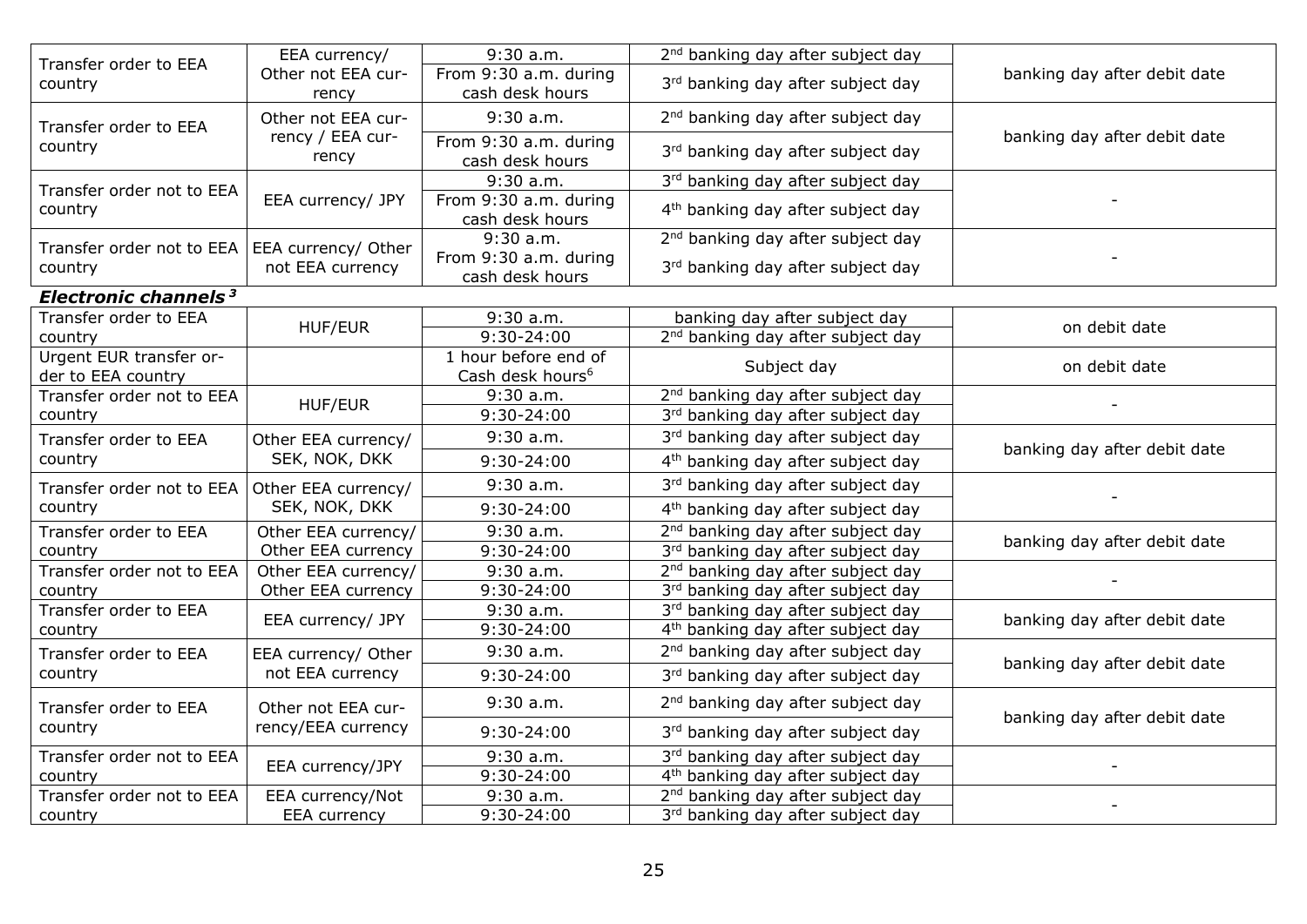#### **Credit of foreign currency transfer without conversion**

| Transfer order | EUR.               | Closing time of work-<br>day: 18:00<br>Final cut-off time of<br>incoming transactions:<br>17:00 | Immediately after credit on Bank's nos-<br>tro account back dated to credit date |
|----------------|--------------------|-------------------------------------------------------------------------------------------------|----------------------------------------------------------------------------------|
| Transfer order | Other EEA currency |                                                                                                 | Immediately after credit on Bank's nostro<br>account back dated to credit date   |
| Transfer order | Not EEA currency   |                                                                                                 | Immediately after credit on Bank's nostro<br>account back dated to credit date   |

#### **Credit of foreign currency transfer with conversion**

| Transfer order | EEA currency/ EEA<br>currency         |  | Immediately after credit on Bank's nostro<br>account back dated to credit date by the<br>account conversion rate valid at crediting |
|----------------|---------------------------------------|--|-------------------------------------------------------------------------------------------------------------------------------------|
| Transfer order | EEA currency/ Not<br>EEA currency     |  | Immediately after credit on Bank's nostro<br>account back dated to credit date by the<br>account conversion rate valid at crediting |
| Transfer order | Not EEA currency/<br>Not EEA currency |  | Immediately after credit on Bank's nostro<br>account back dated to credit date by the<br>account conversion rate valid at crediting |

 $1$ Obligation of Beneficiary's payment service provider, only for information.

<sup>2</sup> The takeover day is equal with the processing day, which can be max the 3rd day following of the sack's handing over.

<sup>3</sup> KDB NetBank, KDB PC Kontakt.

<sup>4</sup>Term deposit fixing / breaking orders submitted through free format letter option of KDB NetBank or KDB PC Kontakt considered as paper-based order from cut-off and fulfillment time point of view.

 $5$  On Saturdays which considered as working days the cut-off time is  $7:00-12:30$ .

<sup>6</sup> In case the urgent payment order is submitted after the cut-off time, the order will be rejected.

 $^7$  In case of instant domestic HUF payment order submitted just before midnight, the debit date and credit date may differ. The payer's payment service provider shall execute the debit and the beneficiary's payment service provider shall execute the credit transactions using the business day as value date when the payer's payment account and the beneficiary's payment account is in fact debited and credited.

#### 1. Regarding Present Fulfilment Order:

**EEA-state**: European Union's Member states and partners of the agreement of the European Economic Area:

Austria, Belgium, Bulgaria, Croatia, Cyprus, Czech Republic, Denmark, Estonia, Finland, France, Greece, Netherlands, Ireland, Island, Poland, Latvia, Liechtenstein, Lithuania, Luxemburg, Hungary, Malta, Germany, Norway, Italy, Portugal, Romania, Spain, Sweden, Slovakia, Slovenia. **Currencies of the EEA-states**: EUR, BGN, CZK, DKK, HRK, ISK, PLN, CHF, HUF, NOK, RON, SEK

**Cut-off time**: Period within start and end time, during which the Bank take over the given transfer order depending on various conditions defined in the Business Regulation and List of Conditions - especially on currency, channel of initiation and method of payment.

**T day**: Taking over day of the order

**Value date**: In case of value dated orders the working day on what the order was initiated. If the appointed date of the order is not a working day the initiation of the order will occur on the next working day.

**FCY**: Foreign Currency